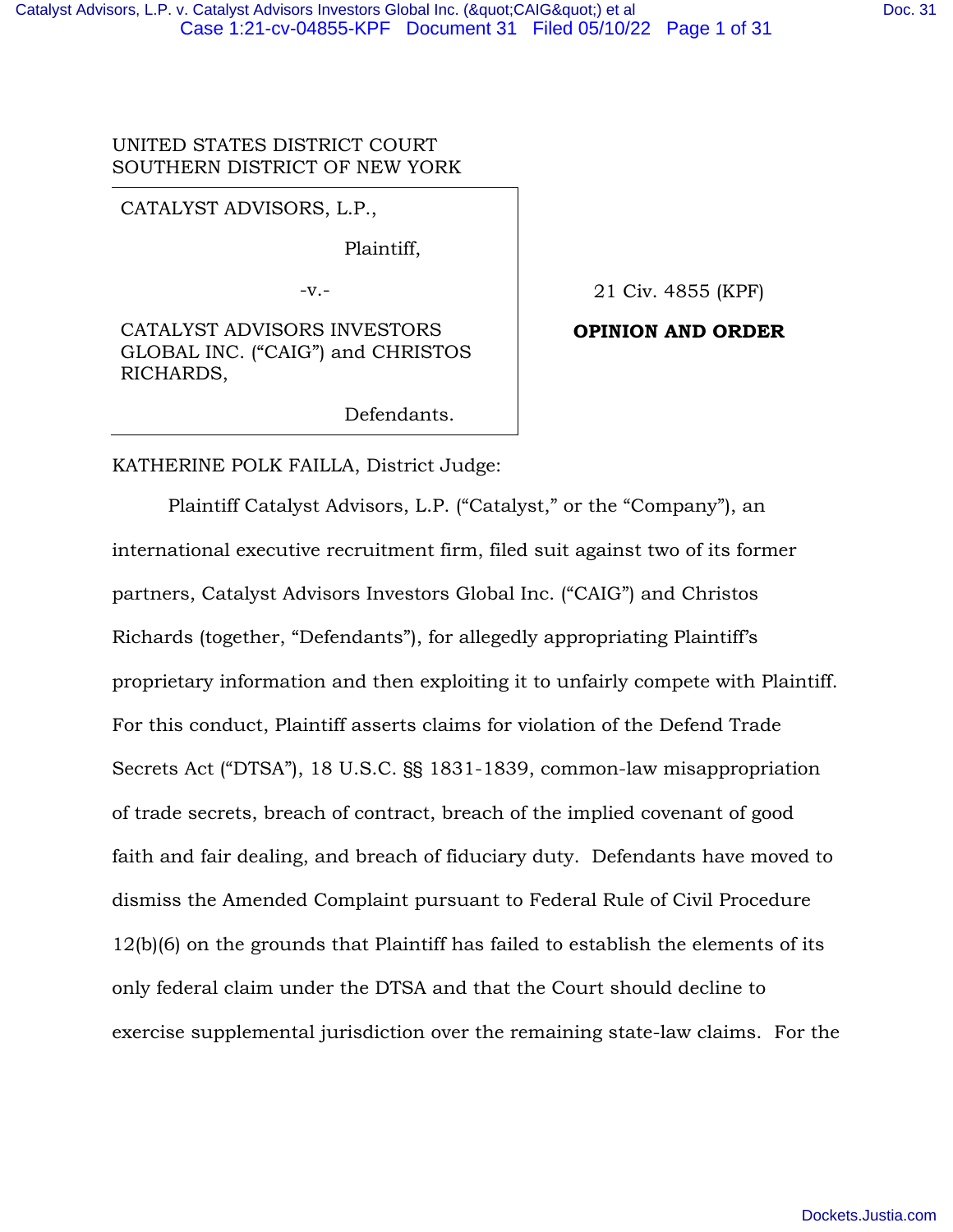reasons outlined in the remainder of this Opinion, the Court grants in part and denies in part Defendants' motion to dismiss.

## **BACKGROUND**<sup>1</sup>

# **A. Factual Background**

# **1. Plaintiff's Business and Trade Secrets**

Plaintiff is a Delaware limited partnership with its principal place of business in New York. (Am. Compl. ¶ 13). Plaintiff operates as an international executive recruitment firm that specializes in the placement of board members, CEOs, and other "C-suite" level positions in the biopharmaceutical and life sciences industry. (*Id.* at ¶ 14). Plaintiff explains that in the ordinary course of its business, it creates and maintains "confidential and proprietary" information, which includes: "resumes, curricul[a] vitae, proposal letters, contracts, progress reports, firm brochures, notes from client update calls and discussions with candidates, marketing materials, references, and other Catalyst internal documents" (together, "Catalyst IP"). (*Id.* at ¶ 38). Within the broad category of Catalyst IP is personalized information and analytics specific to each executive candidate

<sup>&</sup>lt;sup>1</sup> This Opinion draws its facts from the Amended Complaint ("Am. Compl." (Dkt.  $\#17$ )), the well-pleaded allegations of which are taken as true on this motion. *See Ashcroft* v. *Iqbal*, 556 U.S. 662, 678 (2009). The Court also relies on the copy of the Amended Limited Partnership Agreement governing the parties' relationship, which agreement is incorporated by reference in the Complaint and included as an exhibit to the Declaration of Lainie E. Cohen in support of Defendants' motion to dismiss ("Cohen Decl., Ex. B," or the "LPA" (Dkt.  $\#25$ ).

For ease of reference, the Court refers to Defendants' memorandum of law in support of their motion to dismiss as "Def. Br." (Dkt. #24); Plaintiff's memorandum of law in opposition to Defendants' motion to dismiss as "Pl. Opp." (Dkt. #29); and Defendants' reply memorandum of law as "Def. Reply" (Dkt. #30).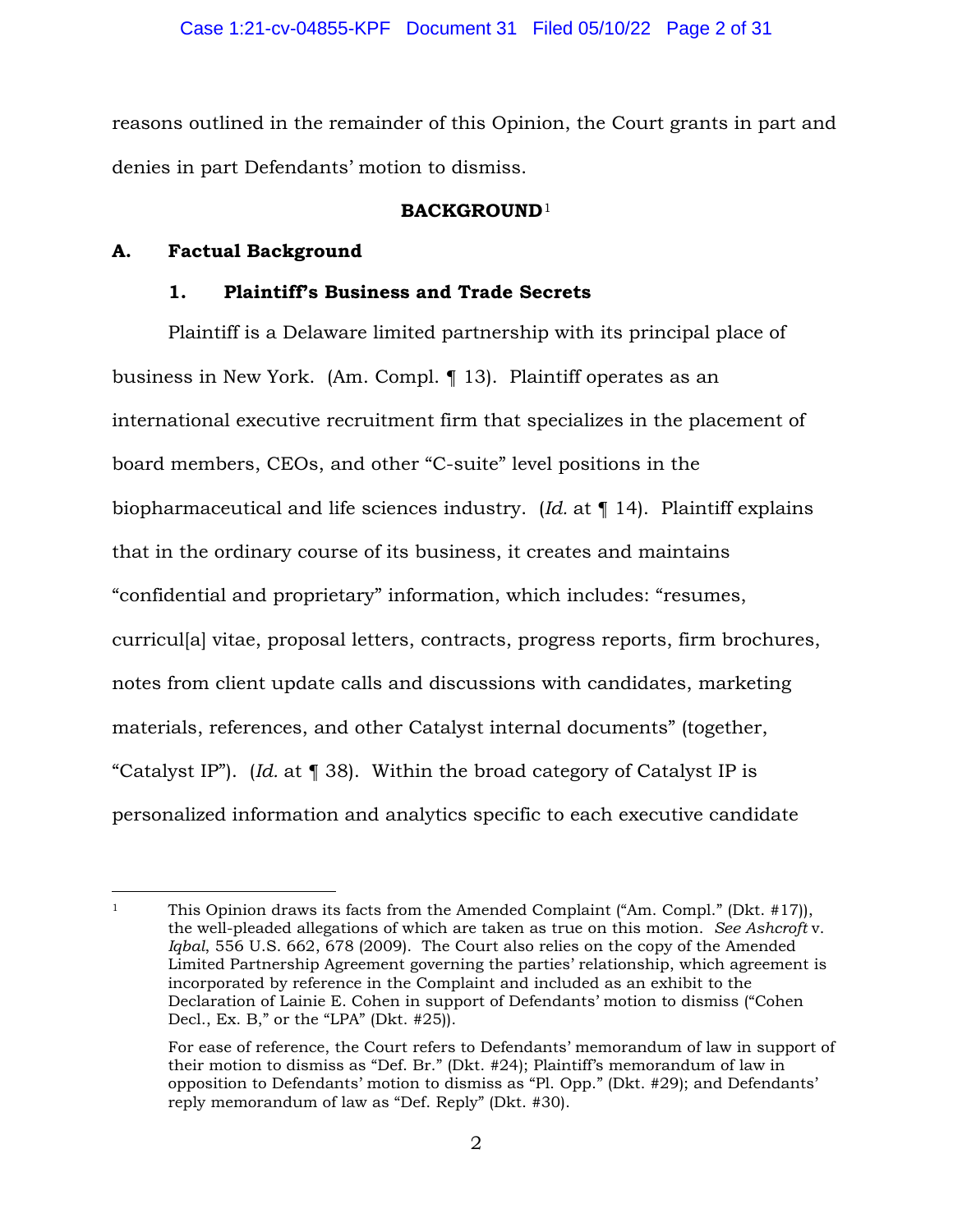## Case 1:21-cv-04855-KPF Document 31 Filed 05/10/22 Page 3 of 31

that Plaintiff was hired to assess and recruit on behalf of its clients. (*Id.* at ¶ 39). Plaintiff expended hundreds of hours developing Catalyst IP, which included interviewing candidates and assessing their fit and eligibility for various roles that their clients sought to fill. (*Id.* at ¶¶ 40, 90). These information-gathering efforts allowed Plaintiff to garner institutional knowledge that endowed Plaintiff with a competitive advantage in the recruiting industry. (*Id.* at ¶ 40).

One specific component of Catalyst IP identified by Plaintiff in the Amended Complaint is its list of candidates, which list includes the names, current employers, titles, and contact information of more than 1,100 Chief Medical Officers and physician executives in the pharmaceutical industry around the world (the "Candidate List"). (Am. Compl. ¶ 89). In developing the Candidate List, Plaintiff spent hundreds of hours and thousands of dollars in data subscription fees. (*Id.* at ¶ 90). The Candidate List contains information that is not publicly available and that is valuable to anyone conducting executive searches in the field of biopharmaceuticals. (*Id.* at ¶ 93). This compilation of detailed information on specialized professionals attracts clients to Plaintiff's services. (*Id.* at ¶¶ 90, 94).

Plaintiff took several measures to protect Catalyst IP. (Am. Compl. ¶ 41). *First*, Plaintiff stored Catalyst IP in the Company's internal database (Invenias) and its file system (Sharepoint), which are accessible only to employees with an authorized username and password. (*Id.* at ¶ 41(a)). These databases are controlled internally and are not readily ascertainable or disclosed outside of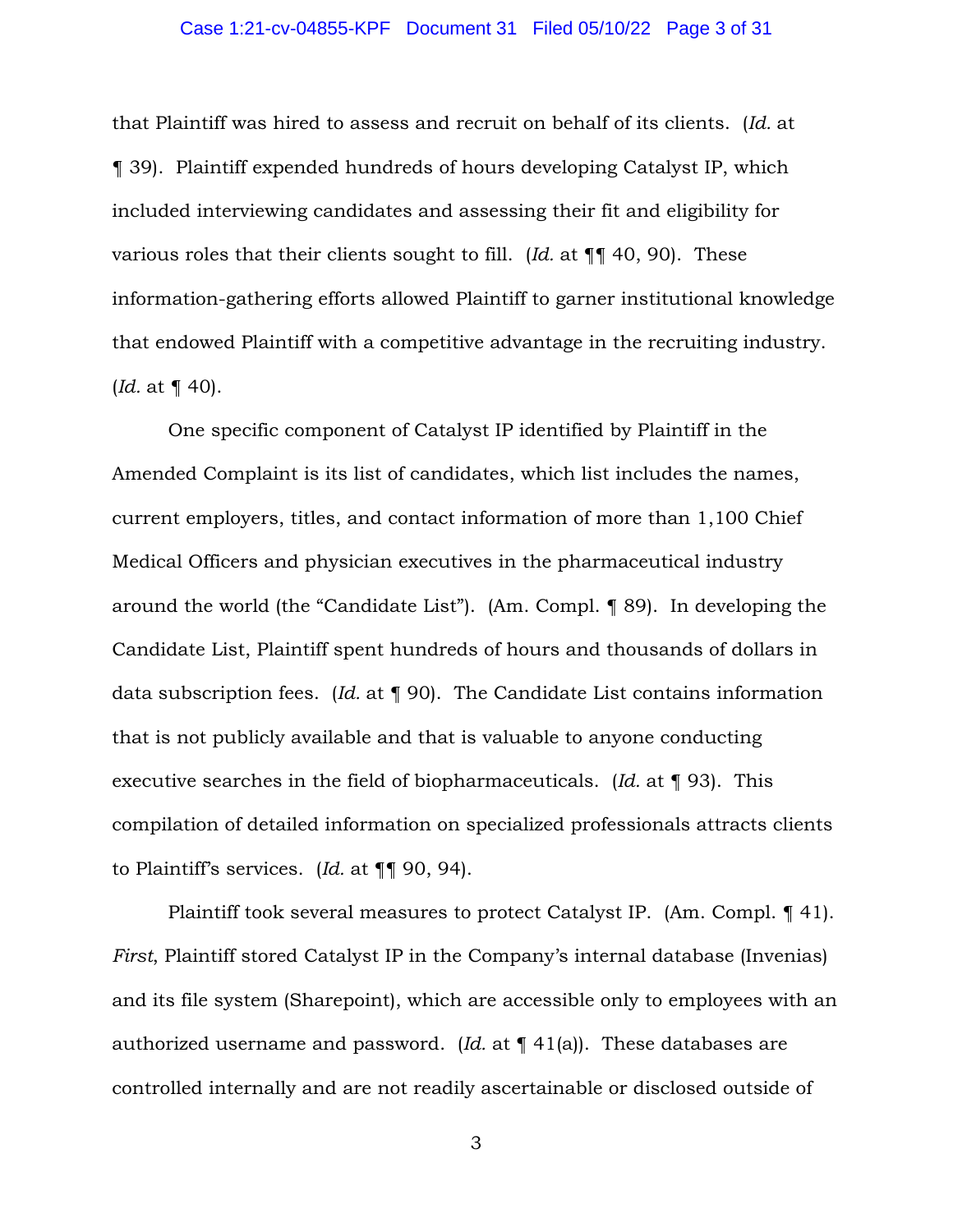the Company. (*Id.* at ¶ 42). *Second*, Plaintiff required all partners to execute the LPA, which contains confidentiality, non-compete, and non-solicitation provisions that cabin a partner's dissemination and use of confidential and proprietary information. (*Id.* at ¶¶ 28-29, 41(b)). *Third*, Plaintiff restricted access to Catalyst IP to partners and employees with reason to access such information, provided such individuals first executed the LPA. (*Id.* at ¶ 41(c)).

## **2. Defendants' Partnership Roles with Plaintiff and the Amended Limited Partnership Agreement**

Defendants are erstwhile partners of Catalyst. CAIG is a Delaware corporation, controlled and operated by its indirect controlling shareholder, Simon Bartholomew. (Am. Compl. ¶¶ 15-18, 22).<sup>2</sup> Christos Richards is a resident of Hermosa Beach, California. (*Id.* at ¶ 19).

In or around November 2013, Defendants approached Plaintiff's founder and managing partner about joining the Company as partners. (Am. Compl. ¶¶ 23-24). Defendants jointly negotiated the terms of their partnership roles with Plaintiff and secured equal voting rights under the LPA. (*Id.* at ¶ 24). CAIG, acting at all relevant times through Bartholomew, served as a partner at the Company from February 2014 through October 21, 2019. (*Id.* at ¶¶ 21-22). Richards served as a partner at the Company from January 2014 through October 4, 2019. (*Id.* at ¶ 20).

<sup>2</sup> CAIG's sole shareholder is a British company, Bartholomew Advisors. (Am. Compl. ¶ 16). Bartholomew Advisors is, in turn, controlled by Simon Bartholomew, who is the majority shareholder and owns at least 95% of the company's voting rights. (*Id.* at ¶ 17). Plaintiff alleges that Bartholomew formed Bartholomew Advisors and CAIG to serve as his alter egos as a partner of the Company. (*Id.* at ¶¶ 18, 22).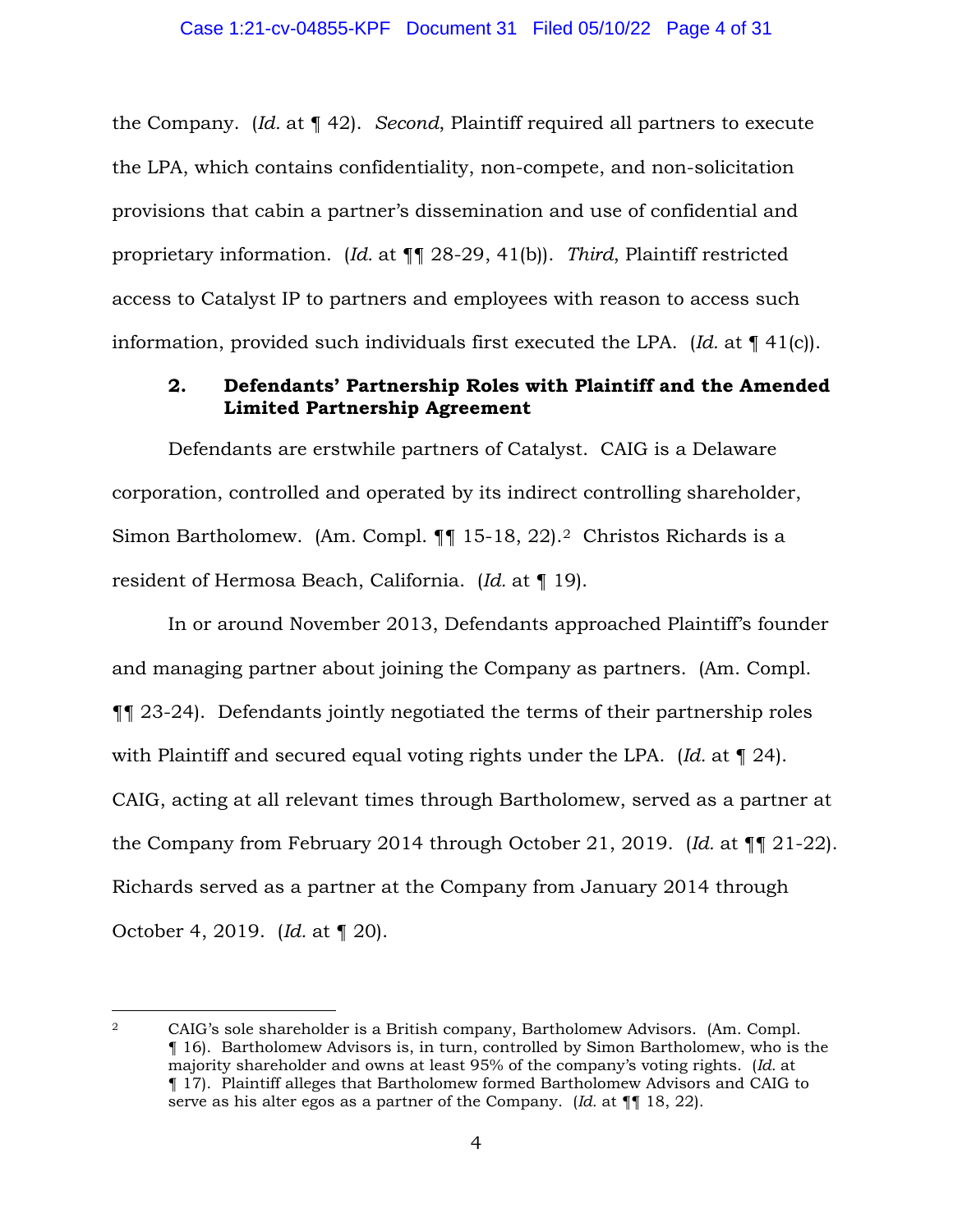Prior to assuming their roles as partners in 2014, Defendants executed a limited partnership agreement, which was subsequently amended in 2018. (Am. Compl. ¶¶ 25-26). As relevant to this case, the LPA contains a confidentiality provision, a non-compete provision, and a non-solicitation provision.

*First*, the LPA's confidentiality provision calls for each partner to acknowledge that he or she may "receive confidential and proprietary information relating to the Company, including information relating to the Company's financial condition, prospects, business plans, and intellectual property and that the disclosure of such confidential information to a third party would cause irreparable injury to the Company." (LPA § 5.9(a)).<sup>3</sup> The confidentiality provision goes on to provide that "[e]xcept with the prior written consent of the [Operating] Committee, a Partner shall not disclose any such information to a third party (other than on a 'need to know' basis to a Partner's Affiliate or Representative (each of whom must have agreed, before such disclosure, to maintain the confidentiality of such information))." (*Id.*). A partner who discloses confidential information "will be liable to the Company for damages arising out of any such disclosure to or by such third parties." (*Id.*). Lastly, the confidentiality provision obligates each partner to "use reasonable efforts to preserve the confidentiality of such information." (*Id.*). A

<sup>3</sup> The LPA defines "intellectual property" as "inventions, technology, software, databases, audio-visual works, designs, systems, trademarks, service marks, slogans, logos, information, trade secrets, processes, materials, methods, works of authorship or design, methods of improvements, or portions of any such material[.]" (LPA § 5.8).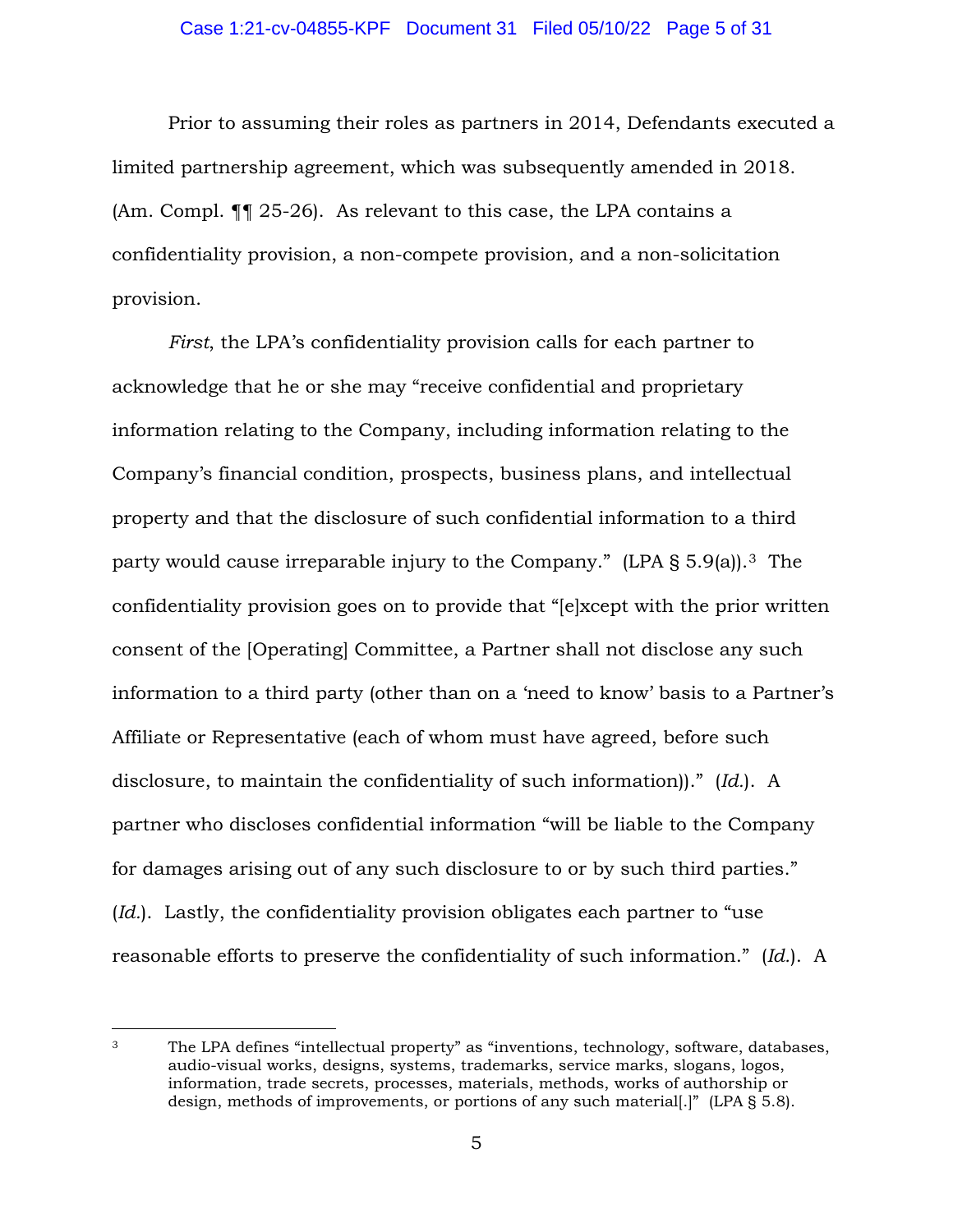partner's restrictions pursuant to the confidentiality provision "survive until the third anniversary of the date the Partner is no longer a Partner." (*Id.*).

*Second*, the LPA's non-compete provision restricts active partners of the Company from directly or indirectly (i) "interfer[ing] with, divert[ing], or otherwise seek[ing] to terminate or cause to be terminated, the relationship of the Company with any Company Customer"; or (ii) "provid[ing] services to any person that provides services in competition with the services provided by the Company." (LPA § 5.6).

The third and final provision of the LPA bearing on this dispute is the non-solicitation provision, which is statedly geared toward "protect[ing] [the] Company's legitimate trade secrets." (LPA § 5.7). Under this provision, at all times during a partner's tenure and for one year following:

> a Partner shall not, … : [i] hire, solicit, or encourage to leave, any Partner, employee, independent contractor or vendor of the Company; [ii] provide the name of any Partner, employee, independent contractor or vendor of the Company to any recruiting agency, contract consulting firm, or any other person for the purpose of enabling or assisting said person to obtain employment or provide services for a third person for any reason; [iii] hire, retain, or contract for the services of any Partner, employee, independent contractor or vendor of the Company except under a written agreement with the Company; or [iv] use any information provided by the Company pertaining to the Company's Partners, employees, independent contractors or vendors for any purpose other than for the purpose for which it was disclosed.

(*Id.*).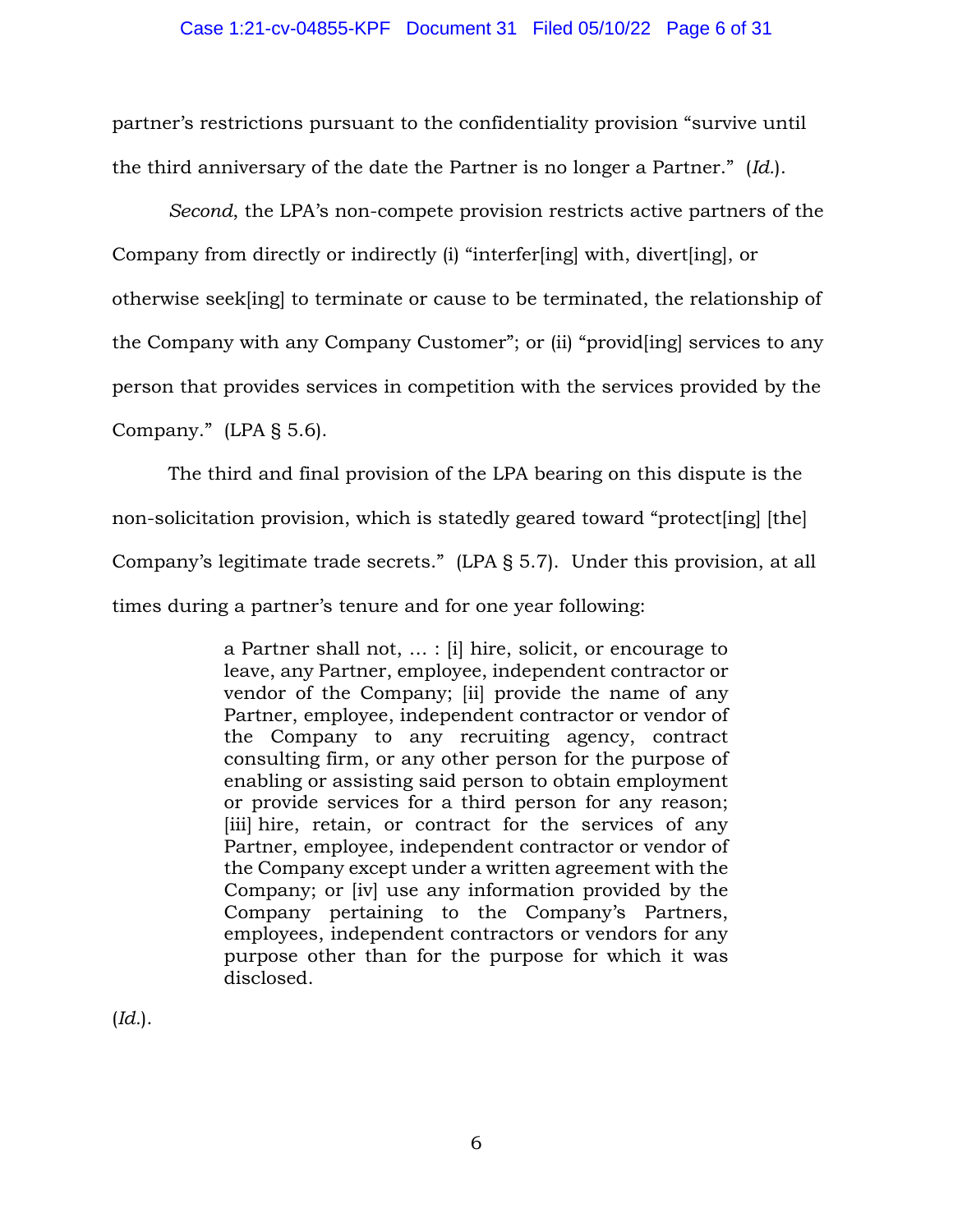## **3. Defendants' Departures from Catalyst and Use of Plaintiff's Information**

According to Plaintiff, the events giving rise to this suit stem from CAIG's and Richards's plans to unfairly compete against Plaintiff both during and following their time as partners at the Company. (Am. Compl. ¶¶ 31, 110-112). Plaintiff alleges that prior to leaving the Company, Defendants improperly obtained copies of Plaintiff's internal documents and used them to further their competing business interests. (*See id*. at ¶¶ 44, 88). Plaintiff asserts distinct allegations regarding each Defendant's conduct and the Court accordingly will discuss the allegations seriatim.

### **a. Richards's Departure**

Richards began contemplating his departure from the Company in or around the beginning of 2019. (Am. Compl. ¶ 43). Unbeknownst to Plaintiff at the time, in preparation for his departure, Richards accessed, copied, and transferred Catalyst IP to his personal devices. (*Id.* at ¶ 44). Hoping to cover his tracks, Richards attended a mandatory partner meeting in New York on or around August 8, 2019, at which time he sought to exchange his work-issued laptop by fabricating a claim that it was not functional. (*Id.* at ¶¶ 45-49). Richards expected that Plaintiff would respond to his request by following its typical practice of wiping returned laptops of their memory and data, effectively concealing any trace of his personal downloads of Catalyst IP. (*Id.* at ¶ 47). Several months later, on October 4, 2019, Richards resigned from the Company without advance notice. (*Id.* at ¶ 50). The day after his resignation,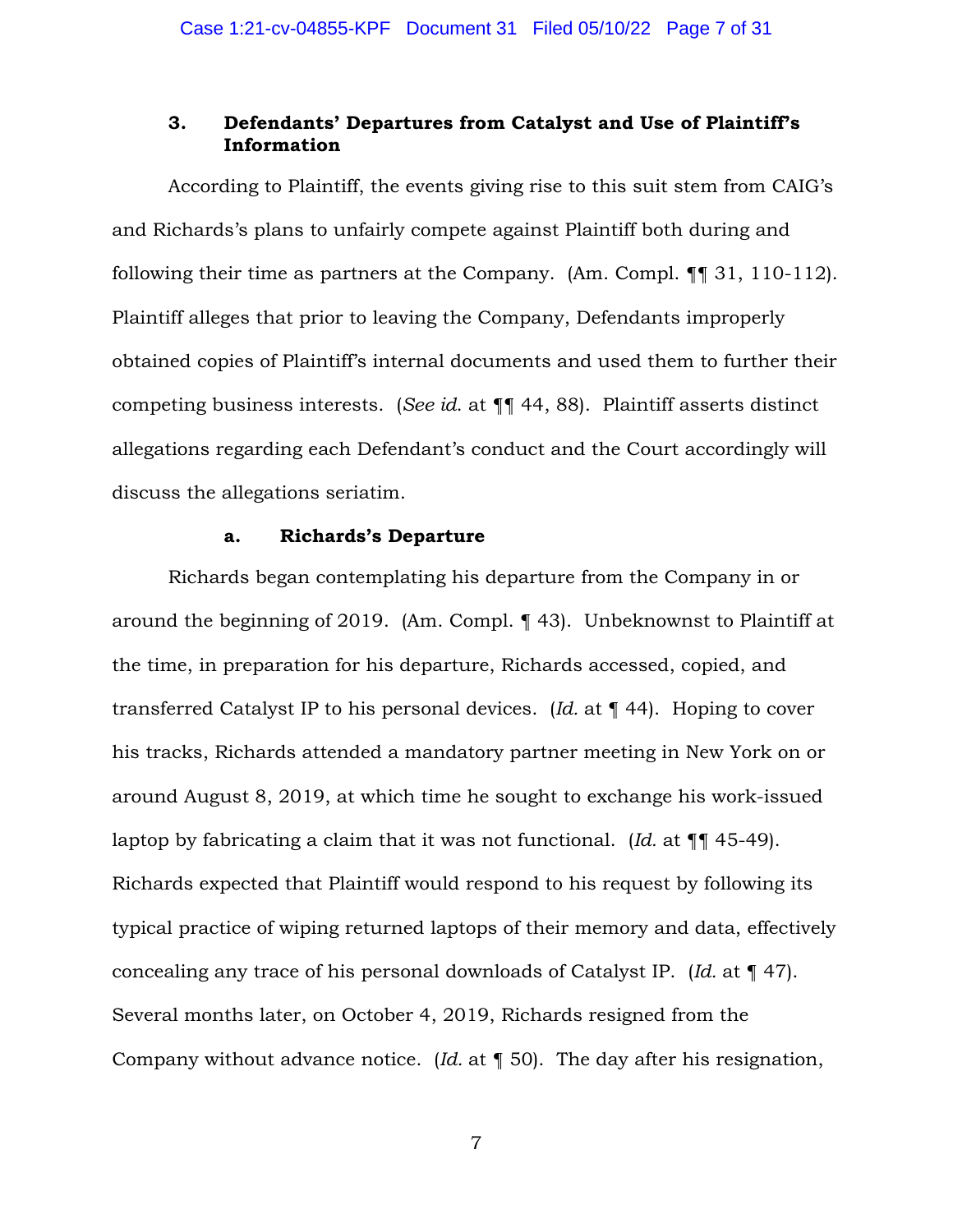#### Case 1:21-cv-04855-KPF Document 31 Filed 05/10/22 Page 8 of 31

Richards accessed additional internal company documents, which he downloaded to his personal storage devices. (*Id.* at ¶ 51).

Richards then began to work for one of Plaintiff's competitors, where his misappropriation of Plaintiff's information has benefitted his new employer at Plaintiff's expense. (Am. Compl. ¶¶ 52-54). As an example of the resultant harm to the Company, Plaintiff alleges that while still working at the Company, Richards induced one of Plaintiff's potential clients to close an open proposal (*i.e.*, a new business lead involving a client who had not yet signed a proposal letter), only for that potential client to reopen the same search project with Richards's new employer. (*Id.* at ¶¶ 55-61). In addition, while still a partner at the Company, Richards prompted another client, who had formally engaged Plaintiff's services, to cancel a project with Plaintiff and pay fees to Richards's new employer that were owed to Plaintiff. (*Id.* at ¶¶ 62-66). Richards also caused another of Plaintiff's potential clients to refrain from conducting its board search with Plaintiff, so that he could lure that client to his new employer. (*Id.* at ¶¶ 67-71).

#### **b. CAIG's Departure**

CAIG, acting through Bartholomew, began planning its separation from the Company as early as December 2018. (Am. Compl. ¶ 72). While still a partner at the Company, CAIG actively competed with Plaintiff by referring business to Bartholomew Advisors, a competing search company controlled by Bartholomew. (*Id.* at  $\P$ <sup> $\P$ </sup> 73-75). CAIG also used Catalyst IP and resources to complete a search for at least one client on behalf of Bartholomew Advisors.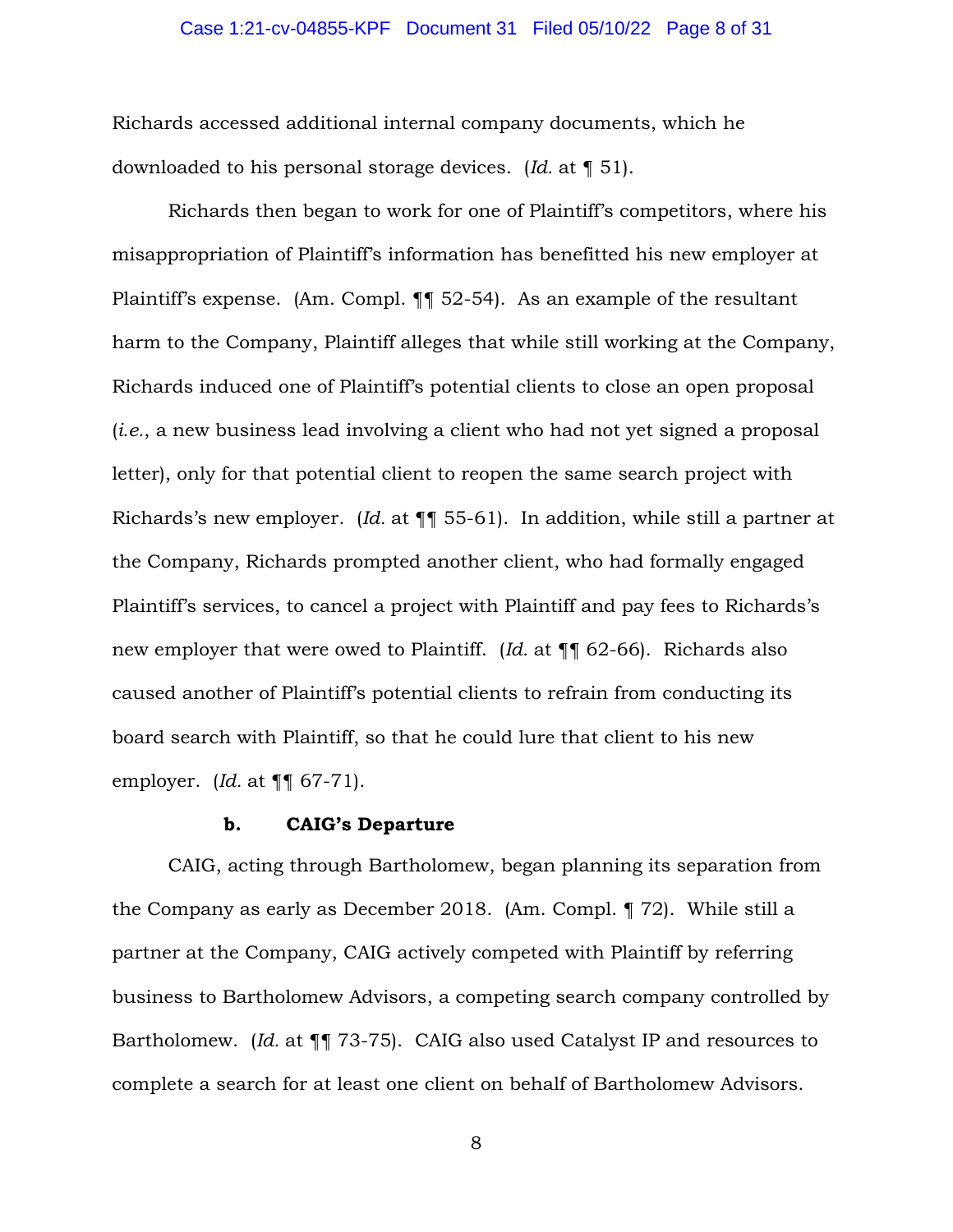(*Id.* at ¶¶ 75-81). In addition, CAIG purposely failed to input valuable information that it gleaned from client projects into Plaintiff's database, and affirmatively deleted certain client information before resigning, all to prevent Plaintiff from benefitting from its work. (*Id.* at ¶ 108).

Beyond directly competing with Plaintiff, CAIG also hired two research contractors away from Plaintiff (Am. Compl. ¶¶ 106-107) and appropriated Plaintiff's proprietary information for the benefit of Bartholomew Advisors (*id.* at ¶¶ 83-85). CAIG did so by making hard copies of Catalyst IP, which it subsequently photographed, scanned, and copied. (*Id.* at ¶¶ 84-87). It also downloaded and forwarded Catalyst IP to third parties, including Bartholomew's wife and an external research contractor. (*Id.* at ¶ 104). Moreover, on the date CAIG resigned, it obtained the Candidate List by having its research assistant email the document to Bartholomew's executive assistant after mislabeling it as a client proposal. (*Id.* at ¶¶ 89, 92). Bartholomew then printed out the Candidate List and took it with him after his resignation. (*Id.* at ¶ 95). CAIG has continued to use the information contained in the Candidate List to unfairly compete with Plaintiff. (*Id.* at ¶¶ 99, 103).

### **B. Procedural Background**

Plaintiff commenced this lawsuit with the filing of the underlying complaint on June 1, 2021. (Dkt. #1). The following month, on July 21, 2021, Defendants filed a pre-motion letter indicating their intent to move to dismiss the complaint. (Dkt. #14). Plaintiff filed a responsive letter on July 26, 2021. (Dkt. #15). The Court dispensed with its typical requirement that the parties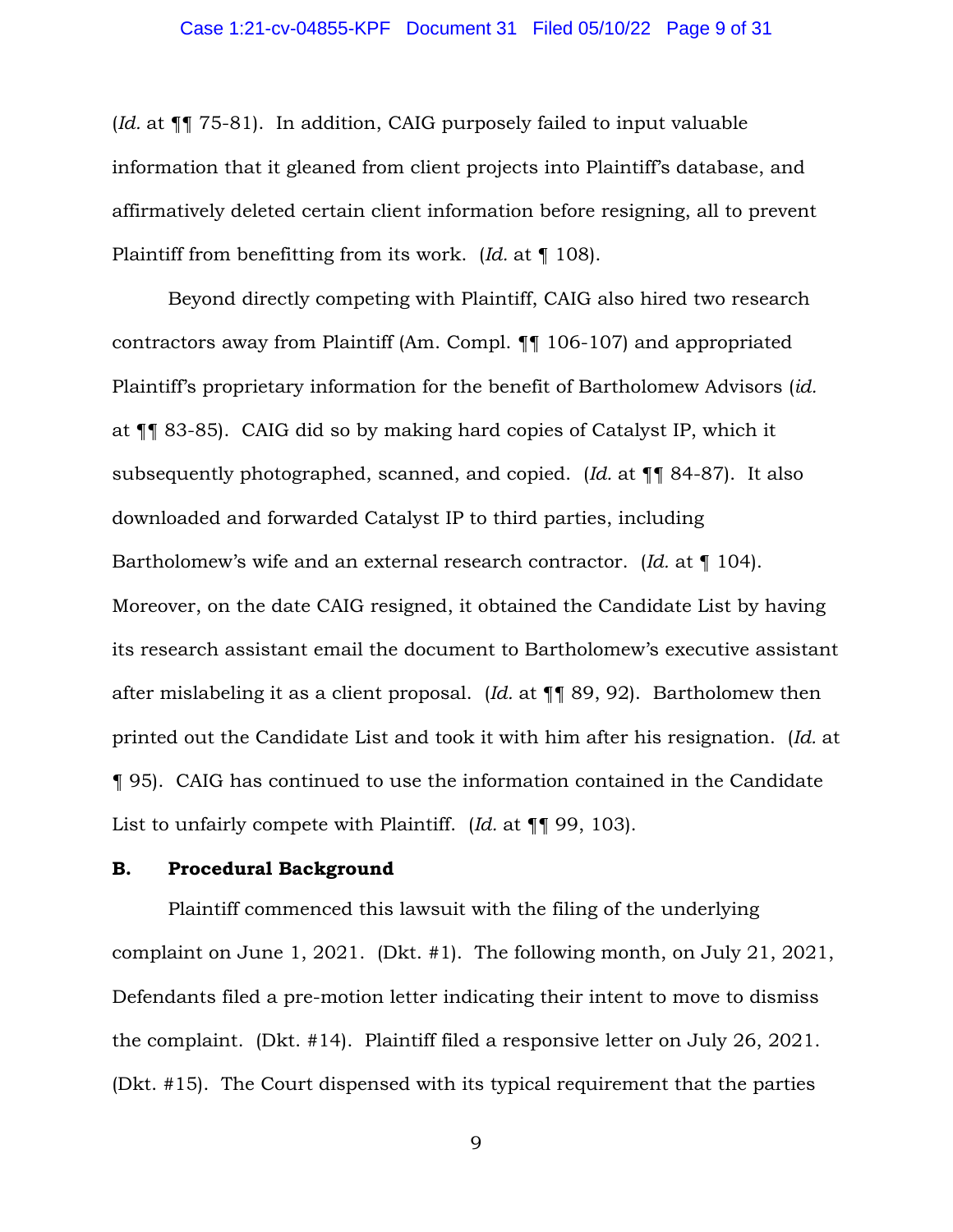#### Case 1:21-cv-04855-KPF Document 31 Filed 05/10/22 Page 10 of 31

attend a pre-motion conference in favor of setting a briefing schedule for Defendants' motion that included an opportunity for Plaintiff to amend its pleadings. (Dkt. #16).

Plaintiff filed the Amended Complaint on August 19, 2021. (Dkt. #17). Thereafter, Defendants filed their motion to dismiss and supporting papers on September 23, 2021. (Dkt. #22).<sup>4</sup> On October 12, 2021, Plaintiff filed a letter seeking the Court's leave to proceed with discovery during the pendency of Defendants' motion to dismiss (Dkt. #26), to which Defendants responded the following day (Dkt. #27). The Court denied this motion on October 18, 2021. (Dkt. #28). Three days later, Plaintiff filed its memorandum of law in opposition to Defendants' motion to dismiss. (Dkt. #29). Defendants filed their reply brief on November 4, 2021. (Dkt. #30). Accordingly, Defendants' motion to dismiss is fully briefed and ripe for the Court's consideration.

#### **DISCUSSION**

 Plaintiff asserts five claims against Defendants, only one of which — the DTSA claim — arises under federal law. In moving to dismiss the Amended Complaint in its entirety, Defendants contend that Plaintiff has failed to plead this federal cause of action adequately, and that without the hook of a federal claim, the Court should decline to exercise supplemental jurisdiction over Plaintiff's remaining state-law claims. (Def. Br. 1-2). In resolving Defendants' motion, the Court first addresses the appropriate legal standard under Rule

<sup>4</sup> Due to a docketing error, Defendants refiled their moving papers on September 30, 2021. (Dkt. #23-25).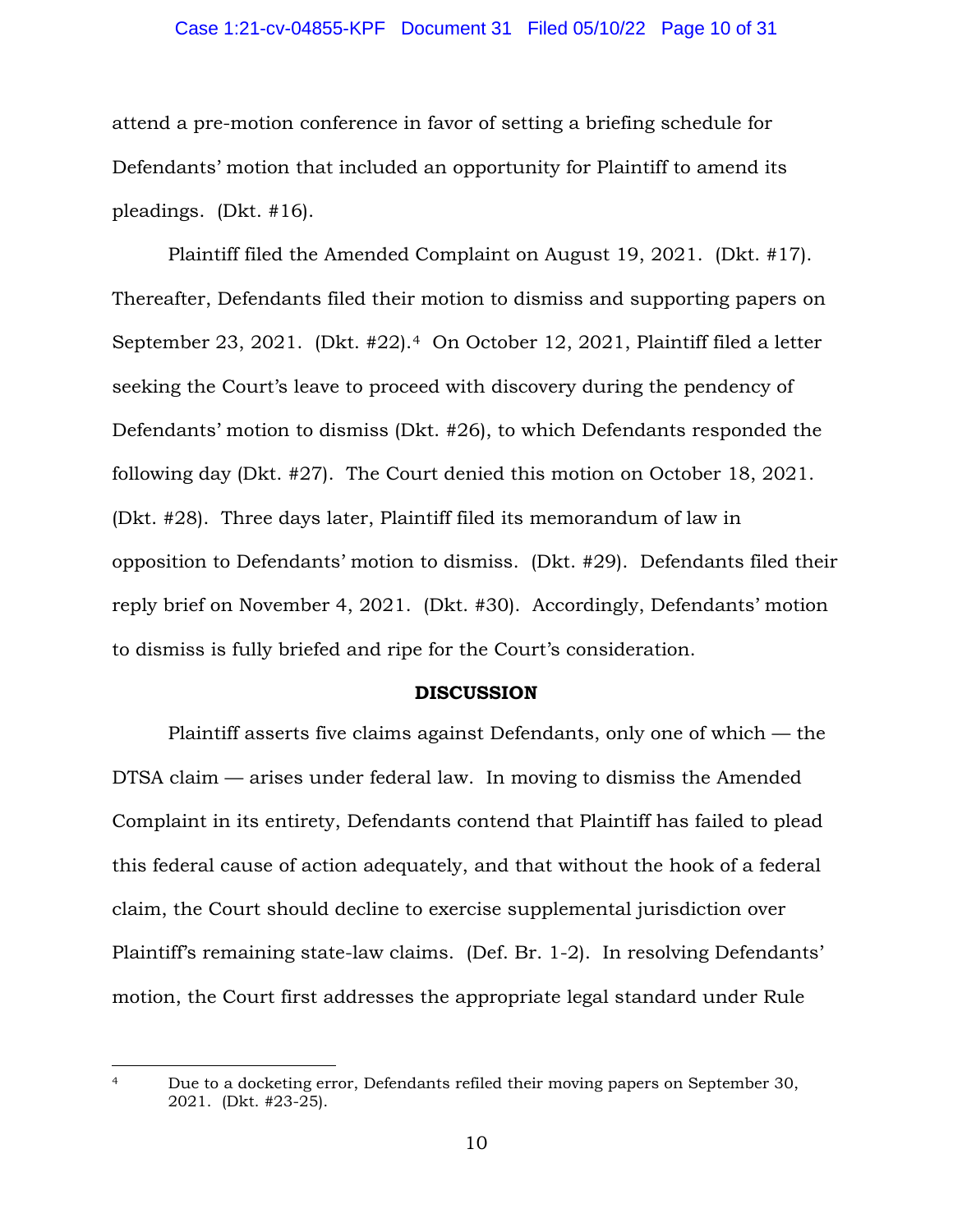12(b)(6), before proceeding to assess Plaintiff's trade secrets claims. Because the Court finds that Plaintiff has stated a federal claim for violation of the DTSA, the Court will exercise supplemental jurisdiction over Plaintiff's pendent state-law claims.

### **A. Motions to Dismiss Under Federal Rule of Civil Procedure 12(b)(6)**

"To survive a [Rule 12(b)(6)] motion to dismiss, a complaint must contain sufficient factual matter, accepted as true, to 'state a claim to relief that is plausible on its face.'" *Ashcroft* v. *Iqbal*, 556 U.S. 662, 678 (2009) (quoting *Bell Atl. Corp.* v. *Twombly*, 550 U.S. 544, 570 (2007)). "A claim is facially plausible 'when the plaintiff pleads factual content that allows the court to draw the reasonable inference that the defendant is liable for the misconduct alleged.'" *Allco Fin. Ltd.* v. *Klee*, 861 F.3d 82, 94-95 (2d Cir. 2017) (quoting *Iqbal*, 556 U.S. at 678). "While *Twombly* does not require heightened fact pleading of specifics, it does require enough facts to 'nudge [plaintiffs'] claims across the line from conceivable to plausible.'" *In re Elevator Antitrust Litig.*, 502 F.3d 47, 50 (2d Cir. 2007) (quoting *Twombly*, 550 U.S. at 570). "[A]lthough a court must accept as true all of the allegations contained in a complaint, that tenet is inapplicable to legal conclusions, and threadbare recitals of the elements of a cause of action, supported by mere conclusory statements, do not suffice." *Harris* v. *Mills*, 572 F.3d 66, 72 (2d Cir. 2009) (internal quotation marks, alterations, and citation omitted); *see also Rolon* v. *Henneman*, 517 F.3d 140, 149 (2d Cir. 2008) (explaining that a court need not accept "conclusory allegations or legal conclusions masquerading as factual conclusions").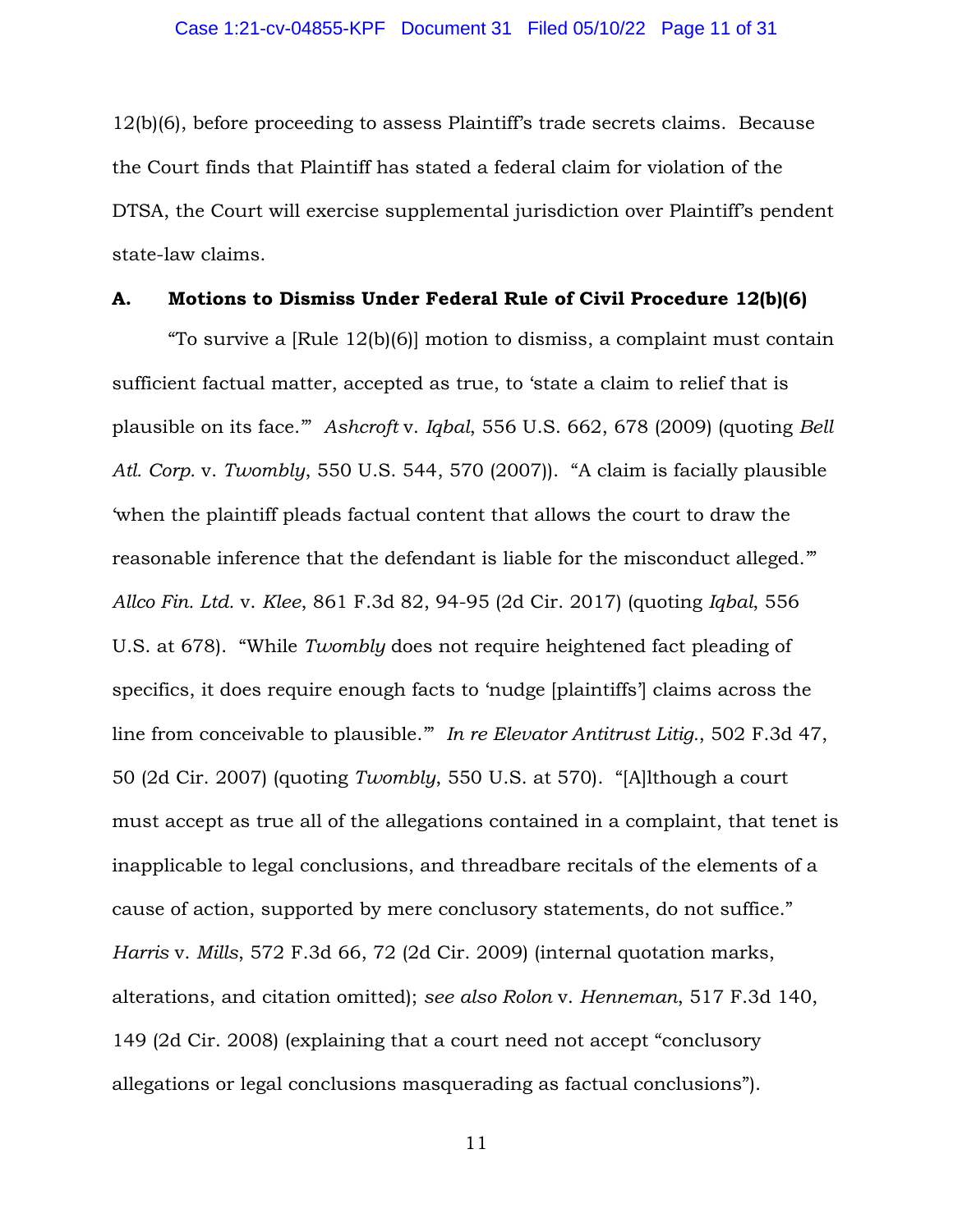A court adjudicating a motion to dismiss under Rule 12(b)(6) "may review only a narrow universe of materials." *Goel* v. *Bunge, Ltd.*, 820 F.3d 554, 559 (2d Cir. 2016). This narrow universe includes "the facts alleged in the complaint, documents attached to the complaint as exhibits, and documents incorporated by reference in the complaint." *United States ex rel. Foreman* v. *AECOM*, 19 F.4th 85, 106 (2d Cir. 2021) (citation omitted). On this motion, the Court may consider the copy of the LPA attached as Exhibit B to the Declaration of Lainie Cohen, as it is incorporated by reference in and integral to the Amended Complaint. *See Goel*, 820 F.3d at 559 (explaining that "[a] document is integral to the complaint 'where the complaint relies heavily upon its terms and effect,'" which often involves "a contract or other legal document containing obligations upon which the plaintiff's complaint stands or falls").

## **B. Plaintiff Has Stated Claims for Trade Secret Misappropriation Under the DTSA and New York Common Law**

"To state a claim for trade secret misappropriation under the DTSA, a plaintiff must plausibly allege that [i] it possessed a trade secret, and [ii] the defendant misappropriated the trade secret." *Inv. Sci., LLC* v. *Oath Holdings Inc.*, No. 20 Civ. 8159 (GBD), 2021 WL 3541152, at \*3 (S.D.N.Y. Aug. 11, 2021) (citation omitted); *see also* 18 U.S.C. § 1836(b)(1). Similarly, under New York common law, "[a] plaintiff claiming misappropriation of a trade secret must prove: [i] it possessed a trade secret, and [ii] defendant is using that trade secret in breach of an agreement, confidence, or duty, or as a result of discovery by improper means." *Zabit* v. *Brandometry, LLC*, 540 F. Supp. 3d 412, 421 (S.D.N.Y. 2021) (quoting *Integrated Cash Mgmt. Servs., Inc.* v. *Digit.*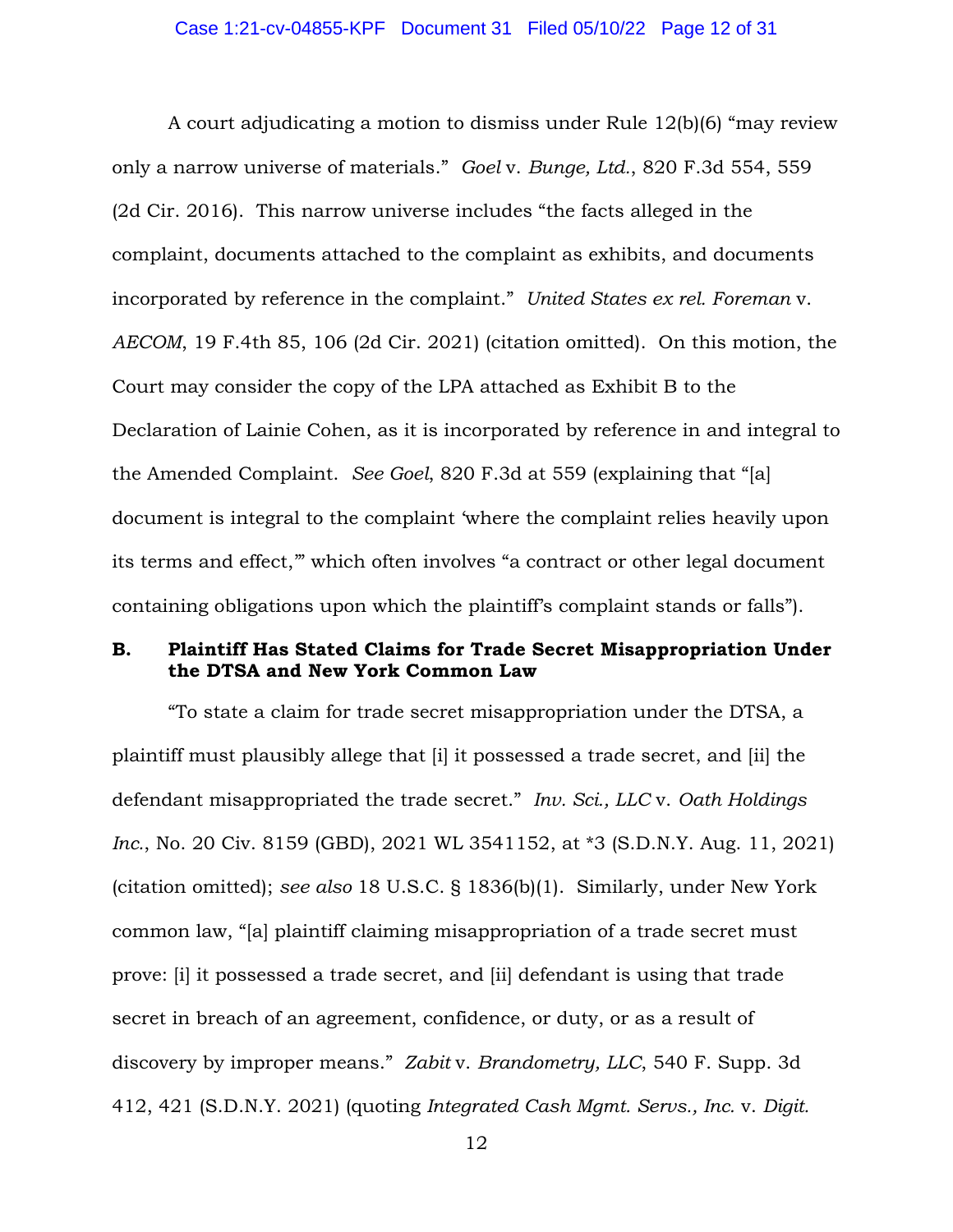*Transactions, Inc.*, 920 F.2d 171, 173 (2d Cir. 1990)). Because "[t]he elements for a misappropriation claim under New York law are fundamentally the same" as a DTSA claim, "courts have found that a '[c]omplaint sufficiently plead[ing] a DTSA claim ... also states a claim for misappropriation of trade secrets under New York law.'" *Iacovacci* v. *Brevet Holdings, LLC*, 437 F. Supp. 3d 367, 380 (S.D.N.Y. 2020) (quoting *ExpertConnect, L.L.C.* v. *Fowler*, No. 18 Civ. 4828 (LGS), 2019 WL 3004161, at \*7 (S.D.N.Y. July 10, 2019)).

### **1. Possession of Trade Secrets**

Defendants first attack Plaintiff's federal and state trade secret claims on the grounds that Plaintiff has failed to allege the existence of a trade secret. (Def. Br. 8-16). Plaintiff retorts that the category of information defined as Catalyst IP warrants trade secret protection. (Pl. Opp. 8-19).

The DTSA defines "trade secret" to include "all forms and types of financial, business, scientific, technical, economic, or engineering information" so long as (i) the owner "has taken reasonable measures to keep such information secret" and (ii) "the information derives independent economic value, actual or potential, from" its secrecy. 18 U.S.C. § 1839(3). New York courts generally apply the six-factor test outlined in the *Restatement (First) of Torts* to determine whether information constitutes a trade secret under either the DTSA or state law, considering:

> [i] the extent to which the information is known outside of the business; [ii] the extent to which it is known by employees and others involved in the business; [iii] the extent of measures taken by the business to guard the secrecy of the information; [iv] the value of the information to the business and to its competitors;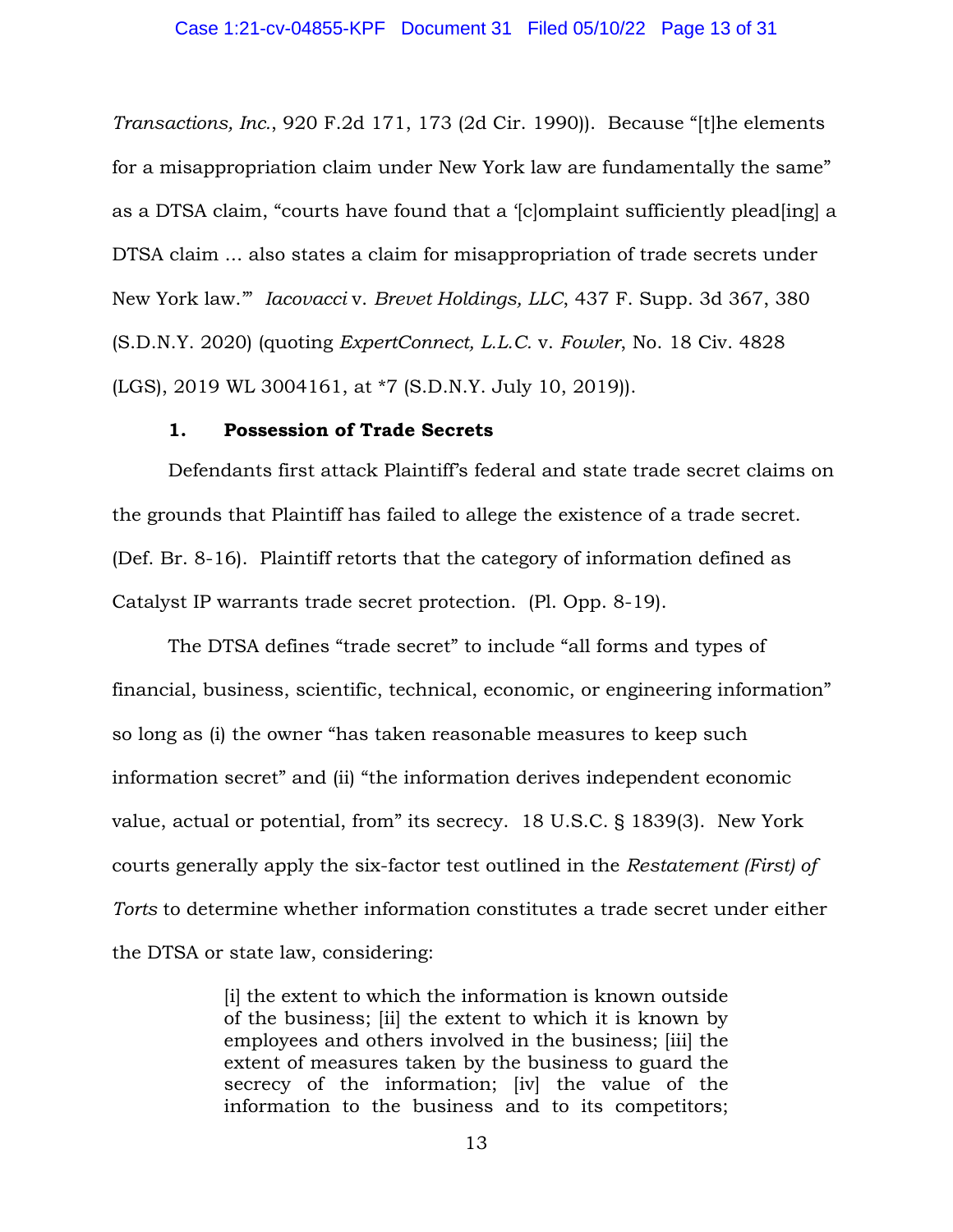[v] the amount of effort or money expended by the business in developing the information; [and] [vi] the ease or difficulty with which the information could be properly acquired or duplicated by others.

*Iacovacci*, 437 F. Supp. 3d at 380. These factors reflect the understanding that the "most important consideration" in determining whether information is a trade secret is "whether the information was secret." *See Zabit*, 540 F. Supp. 3d at 421 (quoting *Broker Genius, Inc.* v. *Zalta*, 280 F. Supp. 3d 495, 514 (S.D.N.Y. 2017)); *see also Ashland Mgmt.* v. *Janien*, 82 N.Y.2d 395, 407 (1993) ("[A] trade secret must first of all be secret."). Though the question of whether proprietary information qualifies as a trade secret is ordinarily a question of fact not resolvable on a motion to dismiss, courts dismiss claims involving trade secrets where it is clear that the information at issue is not actually secret or there is no discernible economic value from that information not being generally known. *Zirvi* v. *Flatley*, 433 F. Supp. 3d 448, 465 (S.D.N.Y 2020); *see also ExpertConnect*, 2019 WL 3004161, at \*5.

"Naturally, a DTSA plaintiff 'has no obligation to reveal [its] secrets in the [c]omplaint simply to prove that they exist.'" *TRB Acquisitions LLC* v. *Yedid*, No. 20 Civ. 552 (JMF), 2021 WL 293122, at \*2 (S.D.N.Y. Jan. 28, 2021) (quoting *Island Intell. Prop., LLC* v. *StoneCastle Asset Mgmt. LLC*, 463 F. Supp. 3d 490, 500 (S.D.N.Y. 2020)). "But that does not mean a party can get away with nebulous descriptions at the highest level of generality." *Id.* (quoting *Ad Lightning Inc.* v. *Clean.io, Inc.*, No. 19 Civ. 7367 (JPO), 2020 WL 4570047, at \*2 (S.D.N.Y. Aug. 7, 2020)); *see also Broker Genius*, 280 F. Supp. 3d at 515 ("While neither the New York Court of Appeals nor the United States Court of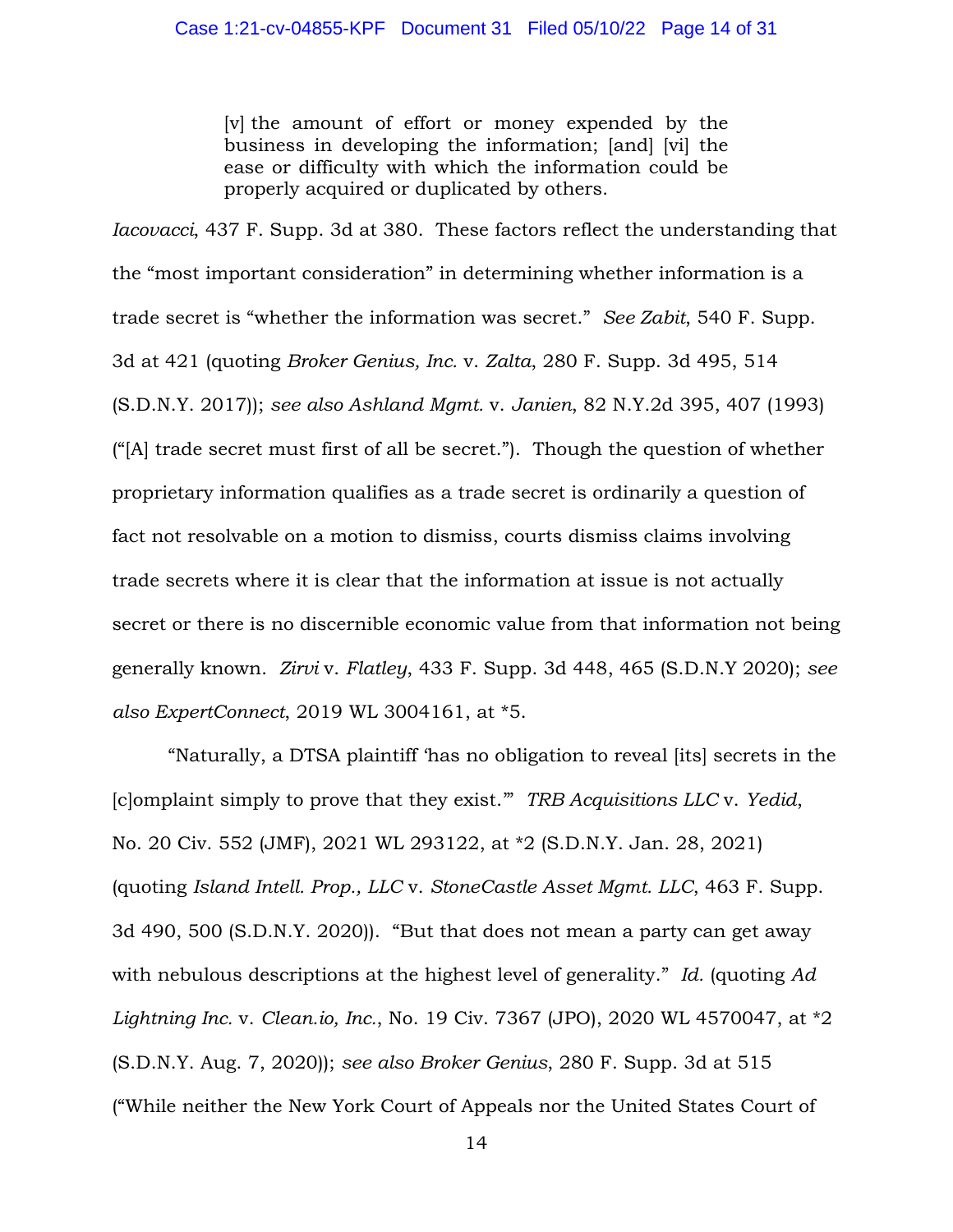#### Case 1:21-cv-04855-KPF Document 31 Filed 05/10/22 Page 15 of 31

Appeals for the Second Circuit has expressly required trade secrets to be identified with any particular degree of specificity, it is evident that a 'vague and indefinite' piece of information cannot be protected as a trade secret."). "Accordingly, although there is no heightened pleading requirement on actions brought under the DTSA, and plaintiffs are not required to plead each of the six factors generally considered under New York law, district courts in this circuit routinely require that plaintiffs plead their trade secrets with sufficient specificity to inform the defendants of what they are alleged to have misappropriated." *Zabit*, 540 F. Supp. 3d at 422 (internal quotation marks, citations, and alterations omitted); *see also Broker Genius*, 280 F. Supp. 3d at 514-15 (collecting cases).

### **a. Accessibility of Catalyst IP**

Plaintiff alleges that the Catalyst IP — defined to include "resumes, curricul[a] vitae, proposal letters, contracts, progress reports, firm brochures, notes from client update calls and discussions with candidates, marketing materials, references, and other Catalyst internal documents," as well as the names, current employers, titles, and contact information of more than 1,100 Chief Medical Officers and physician executives contained in the Candidate List (Am. Compl. ¶¶ 38-42, 89) — constitutes protectible trade secrets. Defendants assert to the contrary, arguing in heavy reliance on the recent decision in *24 Seven* v. *Martinez*, No. 19 Civ. 7320 (VSB), 2021 WL 276654 (S.D.N.Y. Jan. 26, 2021), in which a sister court in this District granted a motion to dismiss on the grounds that the information a placement agency sought to protect did not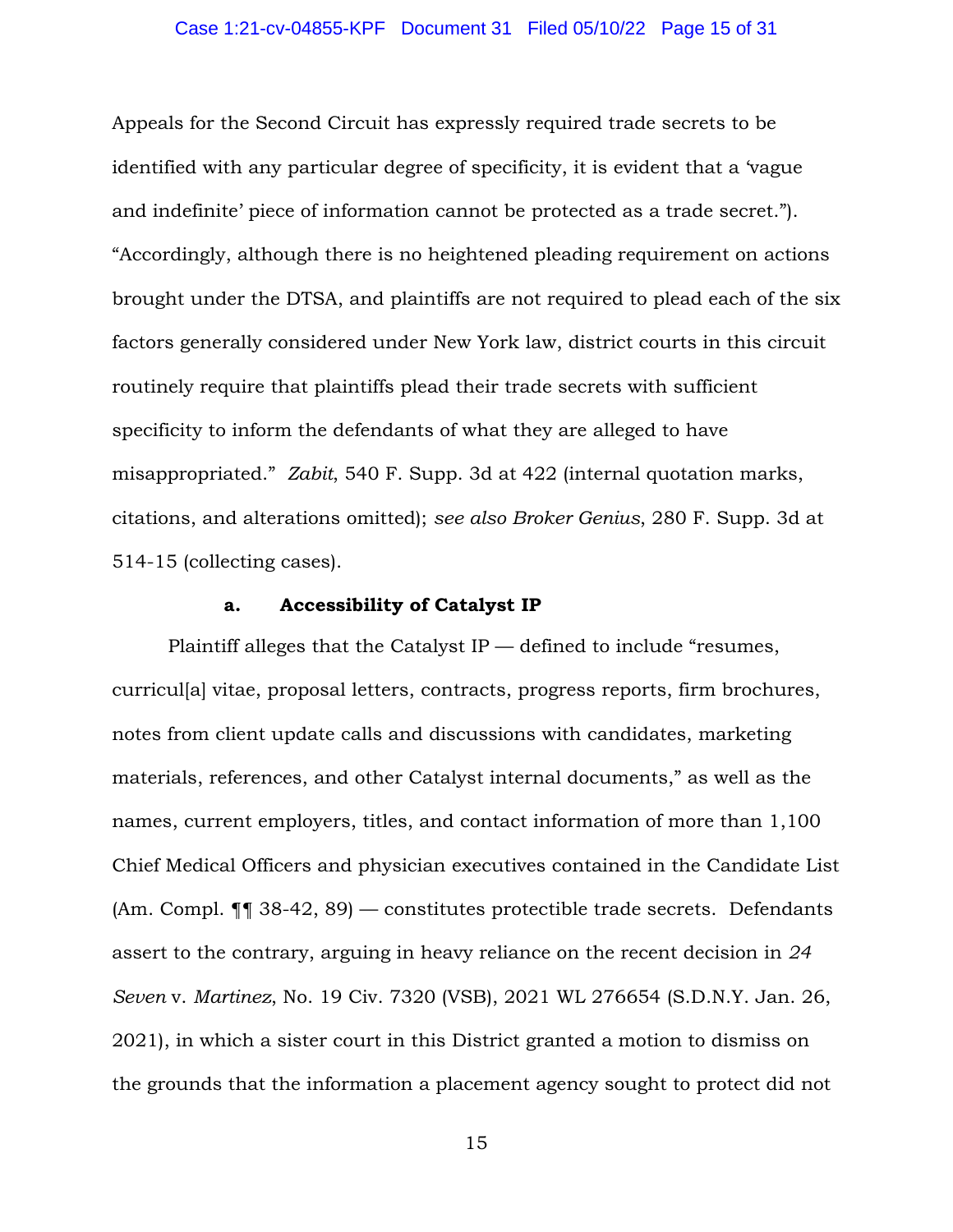#### Case 1:21-cv-04855-KPF Document 31 Filed 05/10/22 Page 16 of 31

satisfy the definition of a trade secret. (*See* Def. Br. 9; Def. Reply 4-5). The Court finds this case distinguishable.

At issue in *24 Seven* was the trade secret status of four primary categories of a staffing agency's information: (i) client and candidate names and contacts; (ii) insight into particular clients' preferences; (iii) information about pricing and profit margins; and (iv) employee training materials. *24 Seven*, 2021 WL 276654, at \*6, 9. In concluding that this information did not merit trade secret protection, Judge Broderick noted that the staffing agency's clients were large global companies that did not exclusively engage plaintiff for its staffing needs and that plaintiff's candidates were motivated to disseminate their information broadly to widen their recruiting net. *Id.* at \*7. Because the identities of the staffing agency's clients and candidates were "readily obtainable in the industry," they could not constitute a trade secret. *Id.* That the plaintiff had expended resources on recruiters, job fairs, advertising, and industry events to obtain its customers' hiring preferences and contact information only highlighted the fact that the information was readily available to others in the industry. *Id.* 

Plaintiff convincingly differentiates the information at issue in the instant matter. For one, while the plaintiff in *24 Seven* was a generalized staffing agency, Plaintiff operates in a niche industry, specializing in recruiting board members and executives for biopharmaceutical companies. (Pl. Opp. 12). Beyond lists of client and candidate names, Plaintiff alleges that its trade secrets include "detailed and personalized information and analytics specific to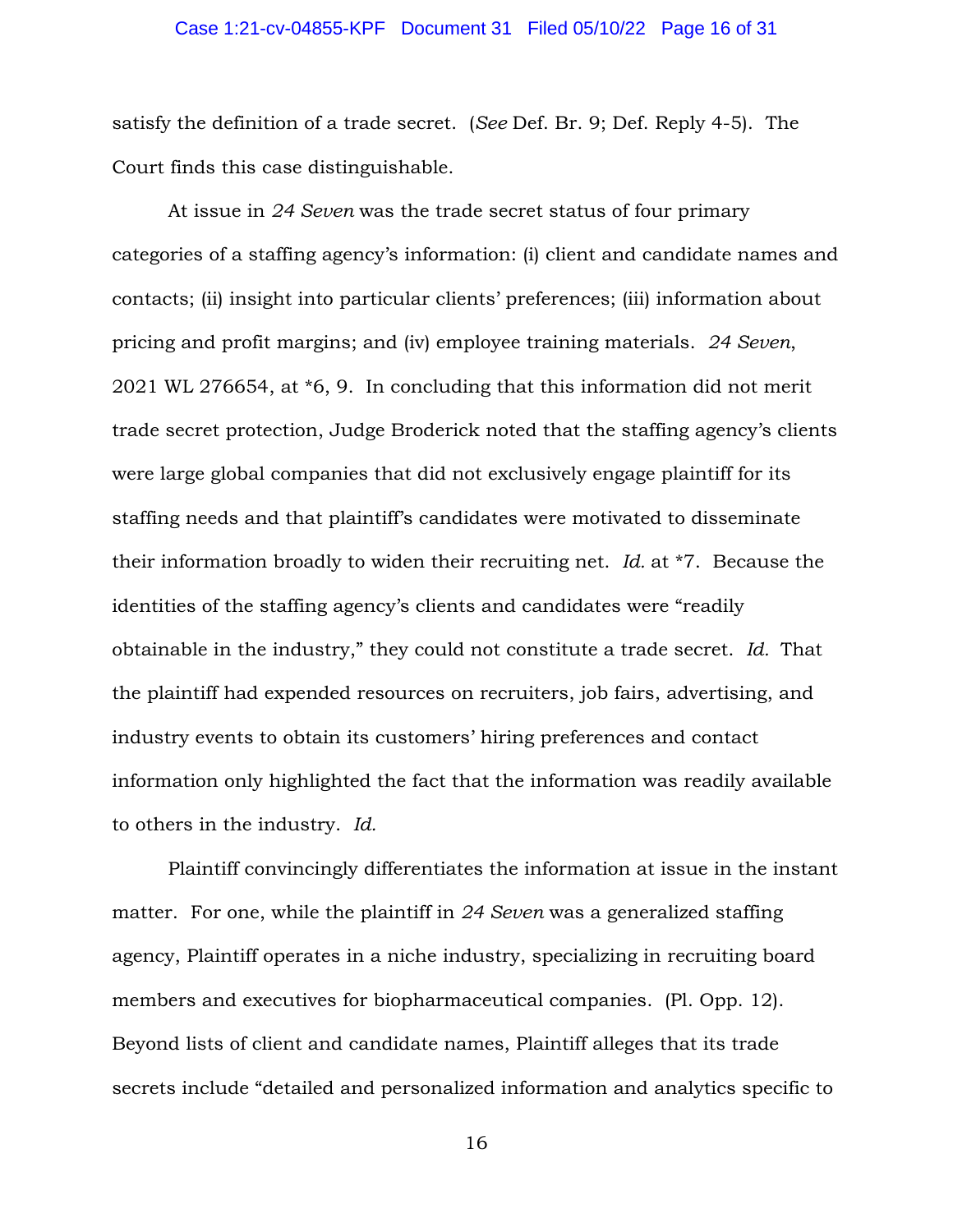each executive candidate that Catalyst was hired to assess and recruit." (Am. Compl. ¶ 39). Albeit vaguely, Plaintiff makes the important clarification that due to the nature of its business as an executive search firm, rather than a generalized staffing agency, not all of the candidates with whom it works are actively looking for new employment. (Pl. Opp. 13). For this reason, obtaining candidate information entails more than just perusing the internet. (*Id.*). Rather, Plaintiff must actively cultivate and develop relationships with individuals whose information is not widely disseminated or otherwise accessible. (*Id.*; *see also* Am. Compl. ¶¶ 40, 90). Precisely because a candidate's fit for an open leadership position may not be "readily ascertainable," clients are drawn to Plaintiff because of the resources it expends to acquire Catalyst IP. (Am. Compl. ¶ 94). On these allegations, Catalyst IP gives Plaintiff a competitive advantage in the industry (*id.* at ¶¶ 40, 90, 99), which suggests that this information derives "independent economic value ... from not being generally known." 18 U.S.C. § 1839(3).<sup>5</sup>

At a later stage in this case, the Court will demand more specificity into the personalized information included under the rubric of Catalyst IP. At the pleading stage, however, Plaintiff has sufficiently identified a category of

<sup>5</sup> Within the framework of the trade-secret test outlined in the *Restatement (First) of Torts*, Plaintiff's allegations on this point bear on five of the six applicable factors, namely (i) the extent to which the information is known outside of the business; (ii) the extent to which it is known by employees; (iv) the value of the information to the business and to its competitors; (v) the amount of effort or money expended by the business in developing the information; and (vi) the ease or difficulty with which the information could be properly acquired or duplicated by others. The Court discusses the third factor — measures taken to guard the secrecy of the information at issue — in further detail *infra*.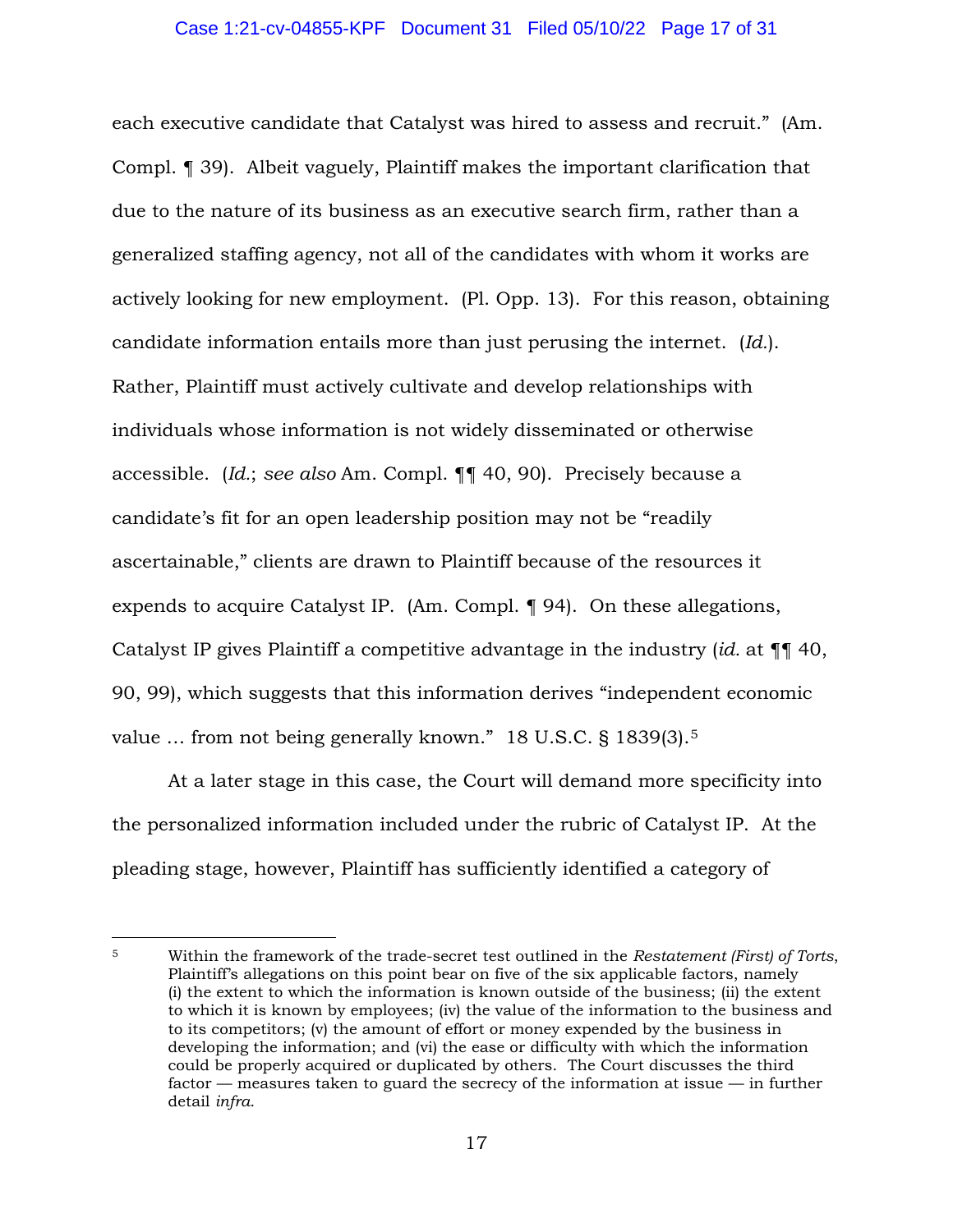#### Case 1:21-cv-04855-KPF Document 31 Filed 05/10/22 Page 18 of 31

candidate- and client-specific information that was developed through its own diligence and expenditure of resources and is not known or easily obtainable outside of Plaintiff's business. *See, e.g., Tesla Wall Sys., LLC* v. *Related Cos., L.P.*, No. 17 Civ. 5966 (JSR), 2017 WL 6507110, at \*9 (S.D.N.Y. Dec. 18, 2017) (finding sufficiently specific description of trade secret as "technical data, internal pricing information, work product, research, [and] engineering designs").<sup>6</sup>

 The most specific document over which Plaintiff asserts trade secret protection is the Candidate List. "[T]he *sine qua non* of whether a customer list constitutes a trade secret lies in whether 'the customers are readily ascertainable outside the employer's business as prospective users or consumers of the employer's services or products,' or, by contrast, 'the customers are not known in the trade or are discoverable only by extraordinary efforts [and the] customers' patronage had been secured by years of effort and advertising effected by the expenditure of substantial time and money.'" *24 Seven*, 2021 WL 276654, at \*7 (quoting *Poller* v. *BioScrip, Inc.*, 974 F. Supp. 2d 204, 216 (S.D.N.Y. 2013)). "Where it 'would be difficult to duplicate a customer list because it reflected individual customer preferences, trade secret protection should apply.'" *Id.* (quoting *N. Atl. Instruments, Inc.* v. *Haber*, 188 F.3d 38, 46 (2d Cir. 1999)). However, lists that contain information about

 $6$  That said, there are elements of the Catalyst IP that appear unlikely to warrant trade secret status as documents that are not intended by their authors to remain secret — in particular, firm brochures and marketing materials. That some of the elements of Catalyst IP may not constitute trade secrets does not defeat Plaintiff's pleadings with respect to other materials that do appear to be trade secrets.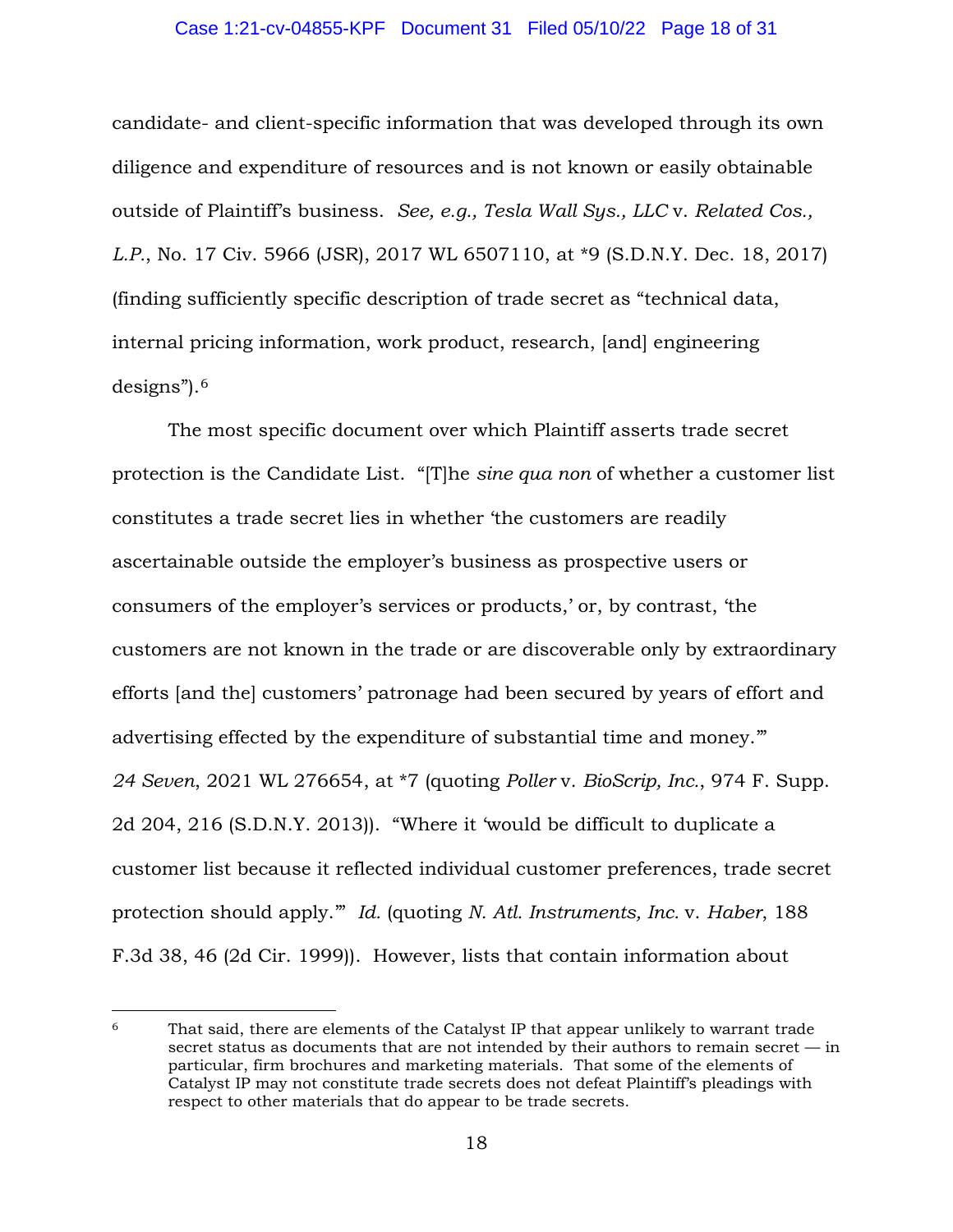#### Case 1:21-cv-04855-KPF Document 31 Filed 05/10/22 Page 19 of 31

customers are not trade secrets if they "are little more than a compilation of publicly available information," such as contact information. *Art & Cook, Inc.* v. *Haber*, 416 F. Supp. 3d 191, 196 (E.D.N.Y. 2017); *see also Town & Country House & Home Serv., Inc.* v. *Newbery*, 3 N.Y.2d 554, 560 (1958) (finding a customer list to be a trade secret under New York law where the "customers had been screened by respondent at considerable effort and expense, without which their receptivity and willingness to do business with this kind of a service organization could not be known").<sup>7</sup>

Plaintiff has sufficiently alleged that its compilation of candidates is deserving of trade secret status. Most importantly on this point, Plaintiff alleges that it poured hundreds of hours into interviewing candidates and evaluating their fit and eligibility for executive positions, along with understanding their various roles in the scientific industry, in developing the list of highly specialized executives. (Am. Compl. ¶¶ 38-40, 90). This fact distinguishes Plaintiff's Candidate List from that in *24 Seven*, which was compiled using information gleaned from investments in recruiters, job fairs, advertising, and industry events. *See 24 Seven*, 2021 WL 276654, at \*7. In other words, the Candidate List is not merely the product of Plaintiff's investment in marketable products or attendance at industry events. Rather, Plaintiff gathered the information by developing relationships with industry

<sup>7</sup> The Court acknowledges Defendants' point that there is a line of trade secret cases dealing with client lists, which may be distinct from candidate lists. (Def. Reply 6). The Court believes client and candidate lists to be sufficiently analogous such that the case law analyzing the former applies with equal force to the latter.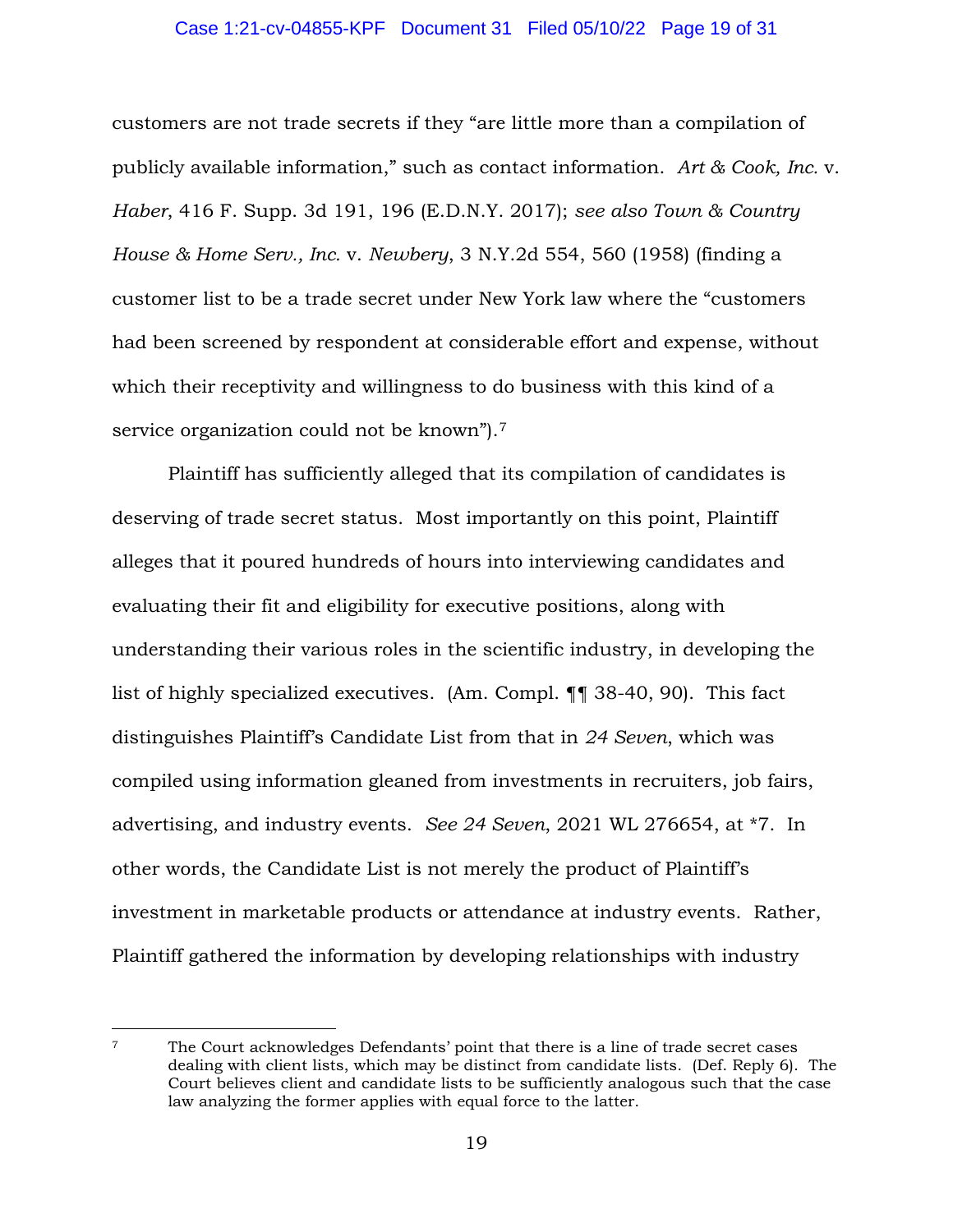executives, conducting personalized interviews of those executives, and performing individualized assessments for particular positions. Given the legwork Plaintiff claims to have put into identifying the candidates on the Candidate List, many of whom were not actively looking for new employment at the time Plaintiff contacted them, Plaintiff has adequately alleged that this list merits trade secret protection.

## **b. Measures Taken by Plaintiff to Guard the Secrecy of Catalyst IP**

The DTSA also requires that the owner of a trade secret "take[ ] reasonable measures to keep such information secret." 18 U.S.C. § 1839(3). Likewise, the *Restatement (First) of Torts* sets forth "the extent of measures taken by the business to guard the secrecy of the information" as one of the factors to consider in evaluating the existence of a trade secret. Generally speaking, such measures can include "the use of confidentiality agreements, password-protection, sharing information with employees only on a need-toknow basis, emphasizing the need to keep the information confidential in an employee handbook, and frequently reminding employees of the need to maintain confidentiality." *Oath Holdings*, 2021 WL 3541152, at \*3 (quoting *Ad Lightning*, 2020 WL 4570047, at \*3).

Here, Plaintiff has alleged several interrelated measures that the Court recognizes as reasonably safeguarding the secrecy of Catalyst IP. Plaintiff alleges that "Catalyst IP is maintained in the Company's internal licensed database, Invenias, and file system, Sharepoint, accessible only to Catalyst employees with an authorized Username and Password." (Am. Compl. ¶ 41(a)).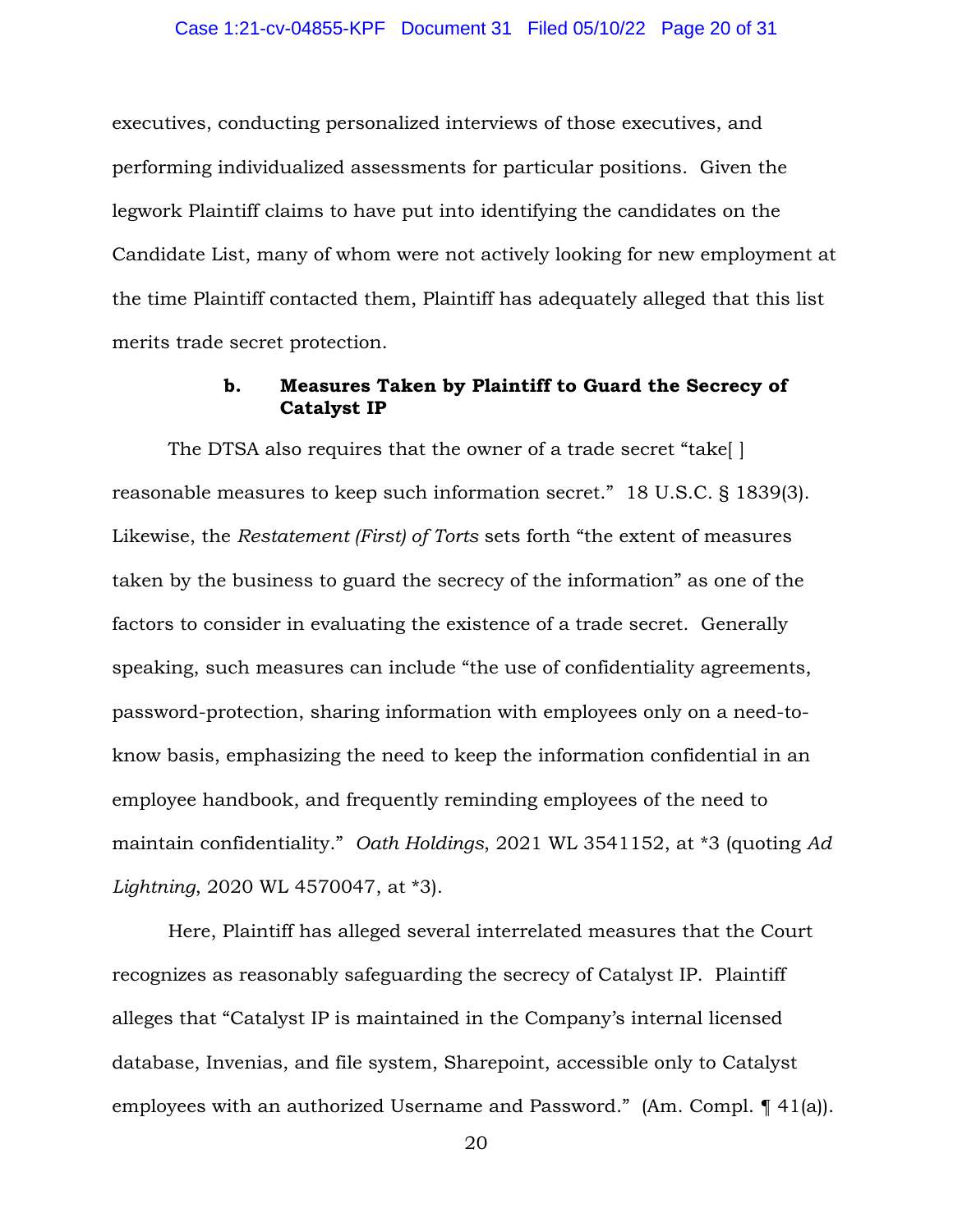#### Case 1:21-cv-04855-KPF Document 31 Filed 05/10/22 Page 21 of 31

Defendants argue that this password cannot reasonably protect Plaintiff's alleged trade secrets because these password-protected systems are equally accessible to all employees. (Def. Br. 14). In this regard, Defendants liken Plaintiff's password protection of its database and file system to the login and password needed to access a business email account, which does not constitute a reasonable protective measure because it "fails to differentiate from a protective measure that is used to safeguard any other corporate information." (*Id.* at 12-13 (quoting *Oath Holdings*, 2021 WL 3541152, at \*4)). But Defendants misconstrue Plaintiff's allegations, which clarify that Catalyst IP is restricted within the Company to "partners/employees with reason to access such information provided that such persons have executed the Amended LPA." (Am. Compl. ¶ 41(c)).

Relatedly, Plaintiff requires all partners to execute the LPA, which contains a confidentiality provision and a non-solicitation provision aimed at protecting Plaintiff's trade secrets. (Am. Compl. ¶ 41(b)). Defendants challenge the applicability of the confidentiality provision to the allegedly misappropriated trade secrets, asserting that its restrictions on disclosures to third parties do not apply to the types of information that compose Catalyst IP, but are limited to "the Company's financial condition, prospects, business plans, and intellectual property." (Def. Br. 12; *see also* LPA § 5.9(a)). Not so, as the LPA's definition of "intellectual property" extends to, *inter alia*, "information, trade secrets, processes, materials, methods of works of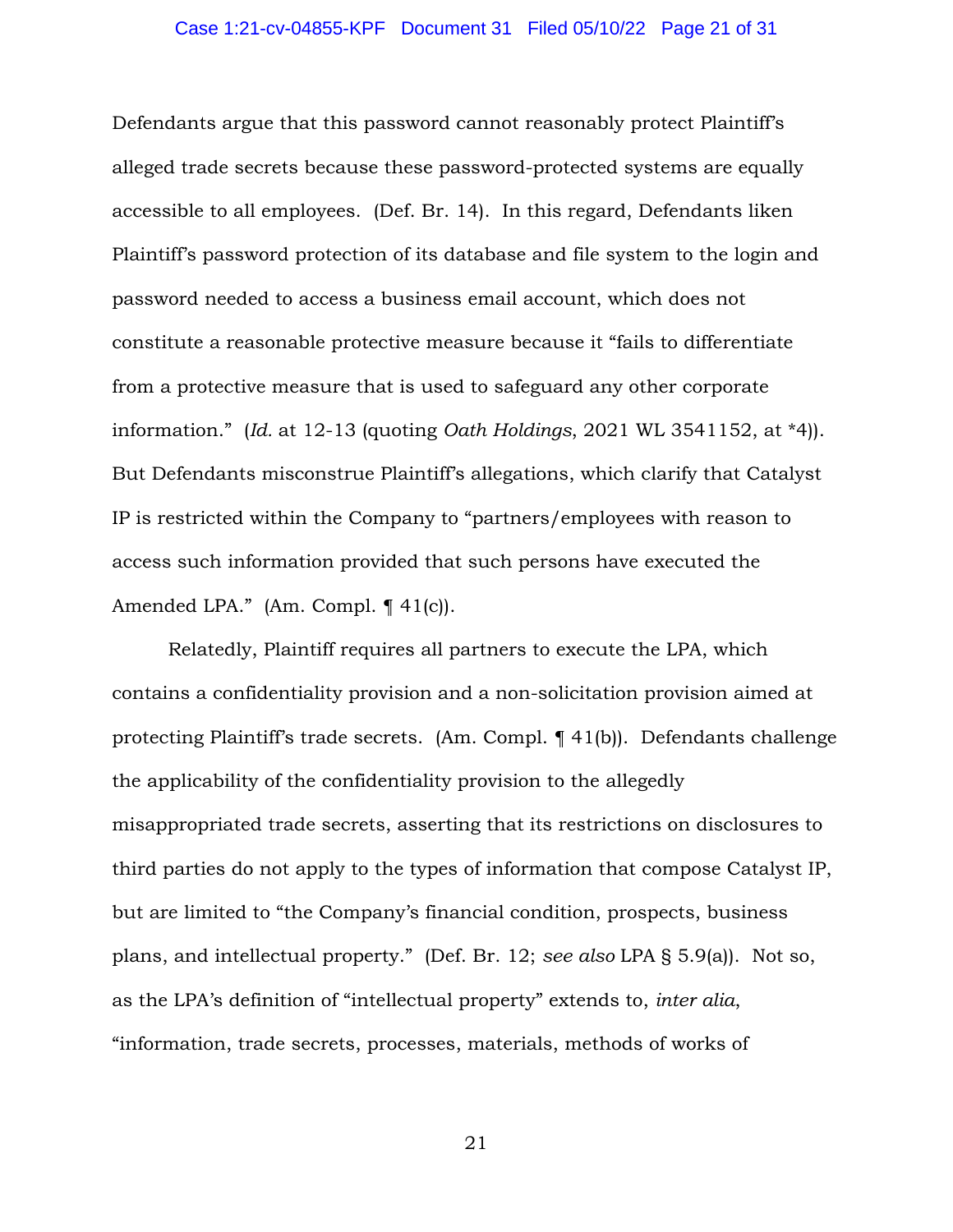#### Case 1:21-cv-04855-KPF Document 31 Filed 05/10/22 Page 22 of 31

authorship or design, methods or improvements, or portions of any such material," which plausibly include Catalyst IP.

These measures are in line with those found by courts to reasonably guard the secrecy of information warranting trade secret protection. *See, e.g.*, *Ad Lightning*, 2020 WL 4570047, at \*3 (finding reasonably protective measures "requiring employees and clients to sign non-disclosure agreements" and limiting access to proprietary information "to parties with permission to view such information" after signing contracts with confidentiality provisions); *Syntel Sterling Best Shores Mauritius Ltd.* v. *Trizetto Grp., Inc.*, No. 15 Civ. 211 (LGS) (RLE), 2016 WL 5338550, at \*6 (S.D.N.Y. Sept. 23, 2016) (crediting reasonably protective measures to keep information secret that included "making those who use it subject to confidentiality provisions and limitations, and only making it accessible through strictly controlled servers").

### **2. Misappropriation**

Defendants next argue that Plaintiff has failed to allege that they misappropriated any putative trade secret. (Def. Br. 16-18). The Court disagrees.

Under the DTSA, misappropriation is the "acquisition of a trade secret of another by a person who knows or has reason to know that the trade secret was acquired by improper means" or "disclosure or use of a trade secret of another without express or implied consent" in specified circumstances. 18 U.S.C. § 1839(5). As relevant here, misappropriation includes circumstances in which a person "at the time of the disclosure or use, knew or had reason to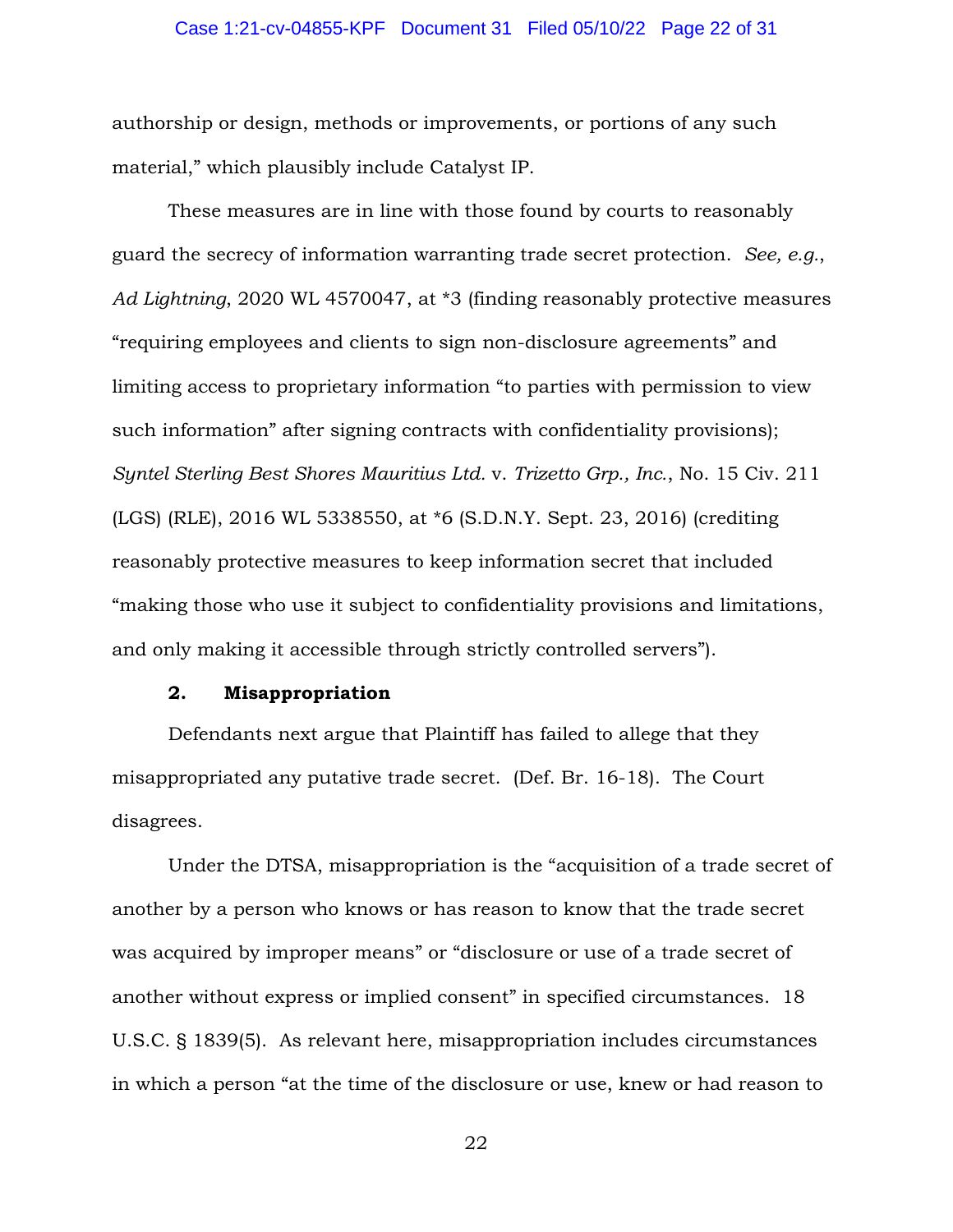#### Case 1:21-cv-04855-KPF Document 31 Filed 05/10/22 Page 23 of 31

know that the knowledge of the trade secret was … acquired under circumstances giving rise to a duty to maintain the secrecy of the trade secret or limit the use of the trade secret." 18 U.S.C. § 1839(5). Thus, the DTSA provides for "three theories of liability: [i] acquisition, [ii] disclosure, or [iii] use." *Integra USA, Inc.* v. *Grain*, No. 19 Civ. 8752 (JPO), 2019 WL 6030100, at \*2 (S.D.N.Y. Nov. 14, 2019).

Defendants argue that by virtue of their roles as partners of the Company, they could not have acquired Catalyst IP by improper means. (Def. Br. 16-17). They reason as follows: Even accepting Plaintiff's allegations that Richards sought to hide the fact that he transferred Catalyst IP onto personal storage devices (*see* Am. Compl. ¶¶ 44-49), or that CAIG digitized its hard copies of Catalyst IP (*see id.* at ¶¶ 84-87), Plaintiff has not suggested that Defendants were disallowed from accessing such information or that there was a Company policy that prohibited maintaining or downloading personal copies of Catalyst IP. Defendants' point on the applicability of the "acquisition" theory of misappropriation is well taken; however, misappropriation under the DTSA is not so limited.

Here, Plaintiff has clearly alleged that Defendants used or disclosed trade secrets "under circumstances giving rise to a duty to maintain the secrecy of the trade secret or limit the use of the trade secret." 18 U.S.C. § 1839. Defendants were both partners of the Company who signed an agreement imposing restrictions on their ability to disclose and use Plaintiff's proprietary information. (*See* LPA §§ 5.6, 5.9). Under the LPA's confidentiality provision,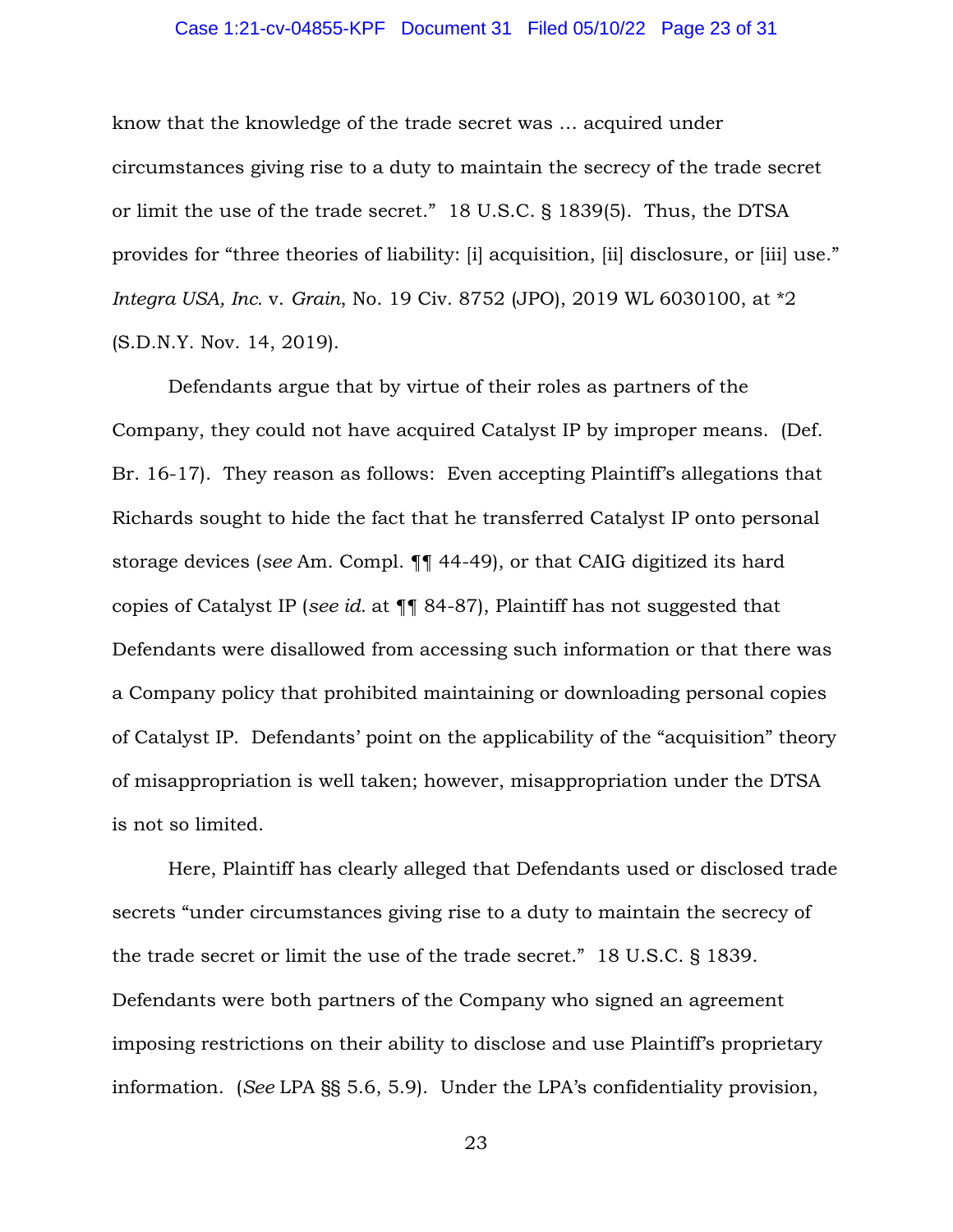#### Case 1:21-cv-04855-KPF Document 31 Filed 05/10/22 Page 24 of 31

partners were expressly prohibited from disclosing Plaintiff's confidential and proprietary information to third parties, while serving as partners and for three years thereafter. (*Id.*, § 5.9). And under the LPA's non-compete clause, at all times while employed by the Company, partners were prohibited from interfering with, diverting, or otherwise causing to be terminated Plaintiff's relationship with any of its clients. (*Id.*, § 5.6).<sup>8</sup> Plaintiffs allege that Defendants did just that.

For instance, the Amended Complaint alleges that while a partner at the Company, Richards transferred Catalyst IP to his personal storage devices and used such information in aid of his efforts to sabotage Plaintiff's client relationships in favor of his future employer. (Am. Compl. ¶¶ 43-61, 67-71). These efforts included drafting a proposal letter for one of Plaintiff's potential clients, only to suggest to that client that the proposal be withdrawn just weeks before Richards's departure. (*Id.* at ¶¶ 57-59). On Plaintiff's account, Richards induced this client to withdraw its proposal with Plaintiff and sign a different proposal with Richards's new employer. (*Id.* at ¶ 60). This client worked with Richards at his new employer to hire as chief business officer an individual

<sup>8</sup> Plaintiff additionally points to the LPA's non-solicitation provision as imposing additional restrictions on a partner's "use" of Catalyst IP. (*See* Pl. Opp. 18). This provision states, in relevant part, that "[t]o protect [the] Company's legitimate trade secrets," partners employed by Plaintiff and for a period of one year following a partner's termination of services, shall not, among other things, "use any information provided by the Company pertaining to the Company's Partners, employees, independent contractors or vendors for any purpose other than for the purpose for which it was disclosed." (LPA § 5.7). The Court is skeptical that any of the allegedly misappropriated information falls within the ambit of the non-solicitation provision because the information at issue does not appear to "pertain[ ] to the Company's Partners, employees, independent contractors or vendors[.]"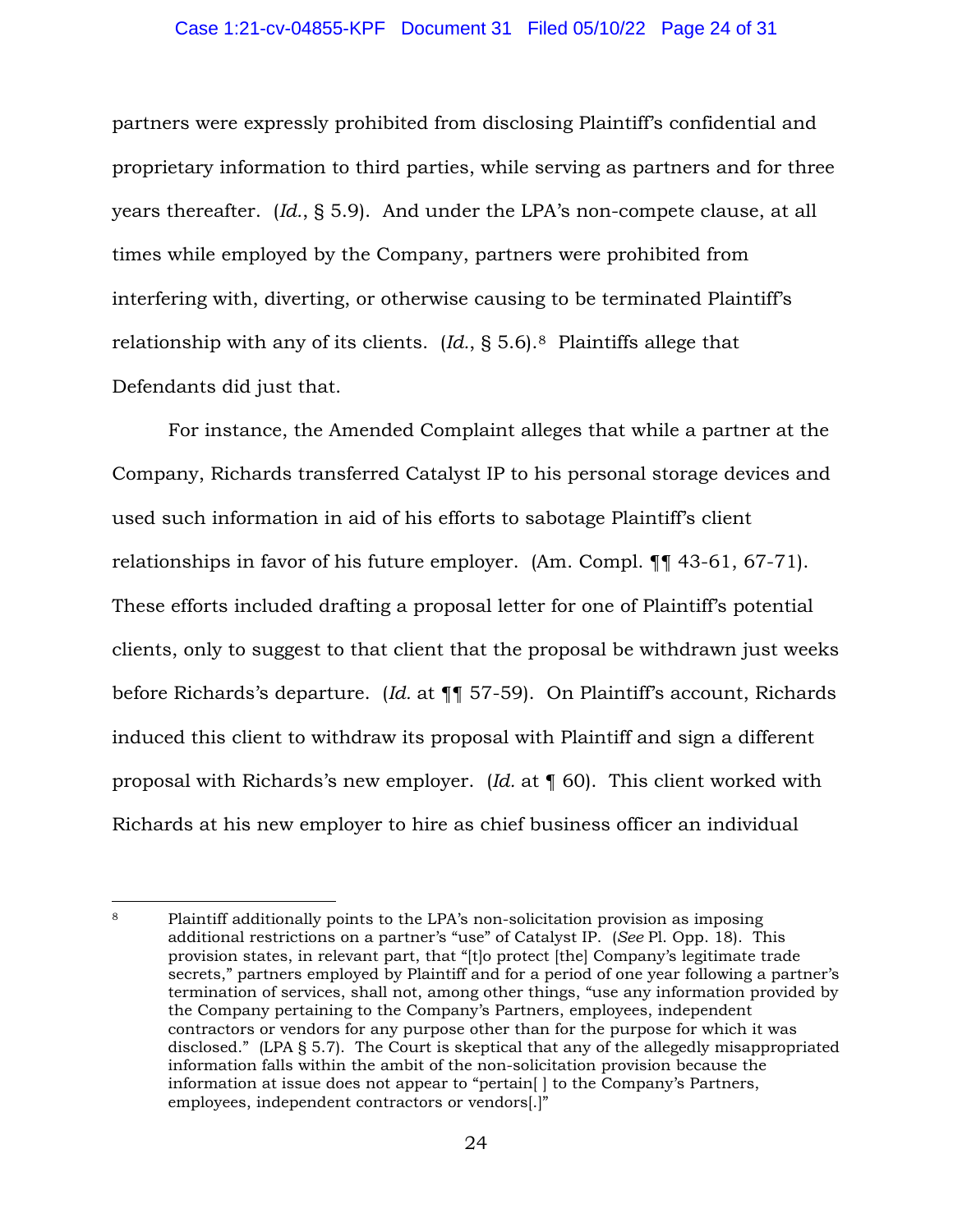#### Case 1:21-cv-04855-KPF Document 31 Filed 05/10/22 Page 25 of 31

whom Richards had engaged while working for Plaintiff. (*Id.* at ¶ 61). These allegations plausibly suggest that Richards used Catalyst IP to interfere with Plaintiff's client relationships, despite signing a contract that prohibited such conduct. As such, Plaintiff has adequately pleaded that Richards misappropriated Plaintiff's trade secrets.<sup>9</sup>

For its part, CAIG is alleged to have disclosed Catalyst IP to third parties and used such information to compete with Plaintiff while still a partner at the firm. More specifically, CAIG allegedly "downloaded and forwarded internal Catalyst documents to third parties, including Bartholomew's wife and an external research contractor," in violation of the LPA's confidentiality provision. (Am. Compl. ¶ 104). CAIG is further alleged to have created a target list for a client project based on Catalyst IP, which list Bartholomew forwarded to his personal email account and then used to complete a project on behalf of Bartholomew Advisors. (*Id.* at ¶¶ 79-82). With these allegations, Plaintiff has

<sup>9</sup> Defendants argue that Plaintiff cannot plausibly allege misappropriation on a theory of improper "use" because the LPA's confidentiality provision restricts only a partner's ability to *disclose* confidential or proprietary information to third parties. (Def. Br. 12, 17-18; Def. Reply 7-8). In other words, because the LPA's confidentiality clause does not contain an express limitation on a partner's use of Catalyst IP, allegations that a Defendant misused confidential information cannot qualify as misappropriation. Defendants are incorrect. Although the confidentiality provision does not contain an explicit restriction on how a partner may use Plaintiff's confidential or proprietary information, this provision is not the only source of a partner's obligations with respect to such information. As but one example, the LPA's non-compete provision prohibits an active partner from impeding Plaintiff's client relationships.

To be clear, the Court's emphasis on Plaintiff's allegations of Richards's misuse of Catalyst IP should not be read to foreclose Plaintiff from arguing at a later stage of the proceedings, and with the benefit of discovery, that Richards also misappropriated Plaintiff's trade secrets by impermissibly disclosing Catalyst IP to third parties.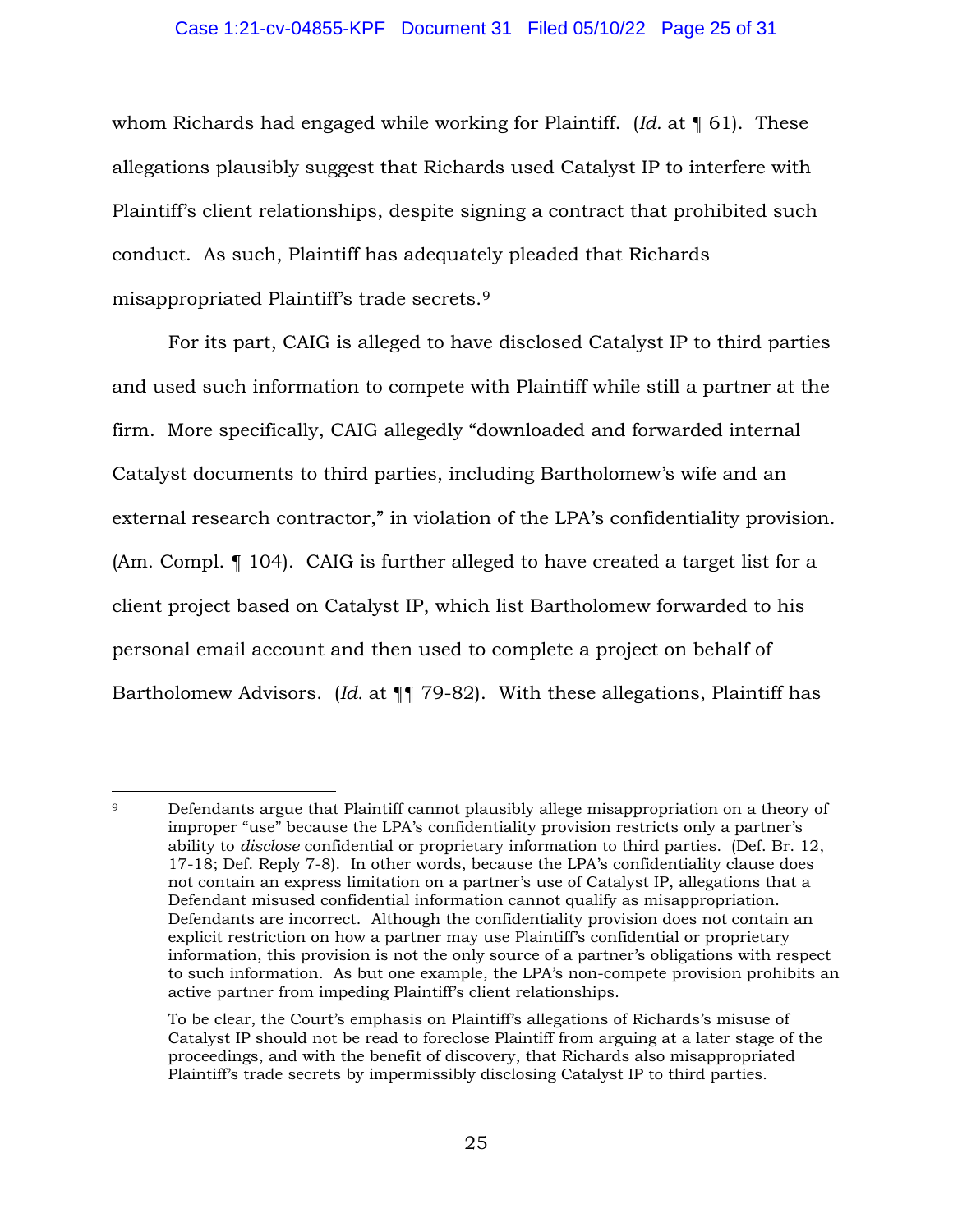#### Case 1:21-cv-04855-KPF Document 31 Filed 05/10/22 Page 26 of 31

sufficiently pleaded that CAIG circumvented its duties with respect to Catalyst IP to make out a claim for misappropriation.

\* \* \*

In sum, Plaintiff has adequately alleged that Defendants possessed trade secrets belonging to Plaintiff and then misappropriated those trade secrets. Plaintiff has thus stated a claim for misappropriation of trade secrets under the DTSA. Given their analytical similarity, the Court necessarily concludes that Plaintiff has also stated a New York common-law claim for misappropriation of trade secrets. *See, e.g.*, *DFO Glob. Performance Com. Ltd. (Nev.)* v. *Nirmel*, No. 20 Civ. 6093 (JPO), 2021 WL 3475596, at \*5 (S.D.N.Y. Aug. 6, 2021).

## **C. Certain of Plaintiff's State-Law Claims Are Duplicative of Its Breach of Contract Claim**

Because Plaintiff's federal DTSA claim survives Defendants' motion to dismiss, the Court retains supplemental jurisdiction over Plaintiff's pendent state-law claims. Therefore, the Court next addresses Defendants' argument that Plaintiff's claims for breach of the implied covenant of good faith and fair dealing and breach of fiduciary duty are duplicative of its breach of contract claim. (Def. Br. 20-22; Def. Reply 10). The Court agrees with Defendants that these claims are duplicative.

#### **1. Breach of the Implied Covenant of Good Faith and Fair Dealing**

"Under New York law, parties to an express contract are bound by an implied duty of good faith, but breach of that duty is merely a breach of the underlying contract." *Cruz* v. *FXDirectDealer, LLC*, 720 F.3d 115, 125 (2d Cir. 2013) (quoting *Harris* v. *Provident Life & Accident Ins. Co.*, 310 F.3d 73, 80 (2d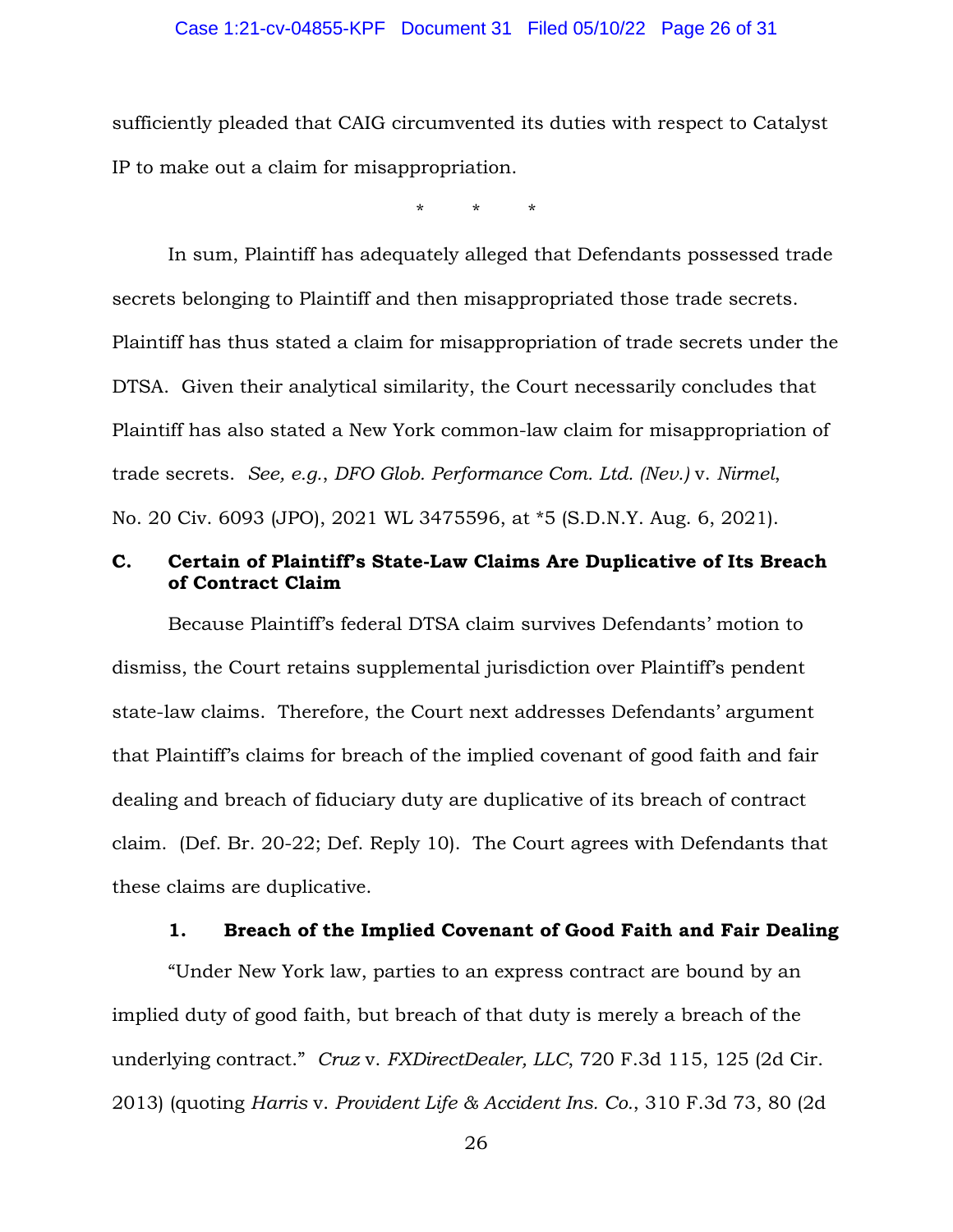Cir. 2002)). "New York law does not recognize a separate cause of action for breach of the implied covenant of good faith and fair dealing when a breach of contract claim, based upon the same facts, is also pled." *Id.* (alteration omitted) (quoting *Harris*, 310 F.3d at 81). "Therefore, when a complaint alleges both a breach of contract and a breach of the implied covenant of good faith and fair dealing based on the same facts, the latter claim should be dismissed as redundant." *Id.*; *see also, e.g.*, *Alaska Elec. Pension Fund* v. *Bank of Am. Corp.*, 175 F. Supp. 3d 44, 63 (S.D.N.Y. 2016) ("An implied-covenant claim can survive a motion to dismiss only if it is based on allegations different than those underlying the accompanying breach of contract claim and the relief sought is not intrinsically tied to the damages allegedly resulting from the breach of contract."); *Marcus* v. *W2007 Grace Acquisition I, Inc.*, 203 F. Supp. 3d 332, 340 (S.D.N.Y. 2016) ("Typically, raising both claims in a single complaint is redundant, and courts confronted with such complaints under New York law regularly dismiss any freestanding claim for breach of the covenant of fair dealing where the claims derive from the same set of facts." (internal quotation marks omitted)).

Here, Plaintiff's claim for breach of the implied covenant of good faith and fair dealing relies on the same allegations of breach as its claim for breach of contract. With respect to its breach of contract claim, Plaintiff asserts that Defendants breached the LPA by: (i) accessing and misappropriating Catalyst IP; (ii) unfairly competing with Plaintiff's business; (iii) soliciting and hiring at least one of Plaintiff's contractors or employees for CAIG's competing business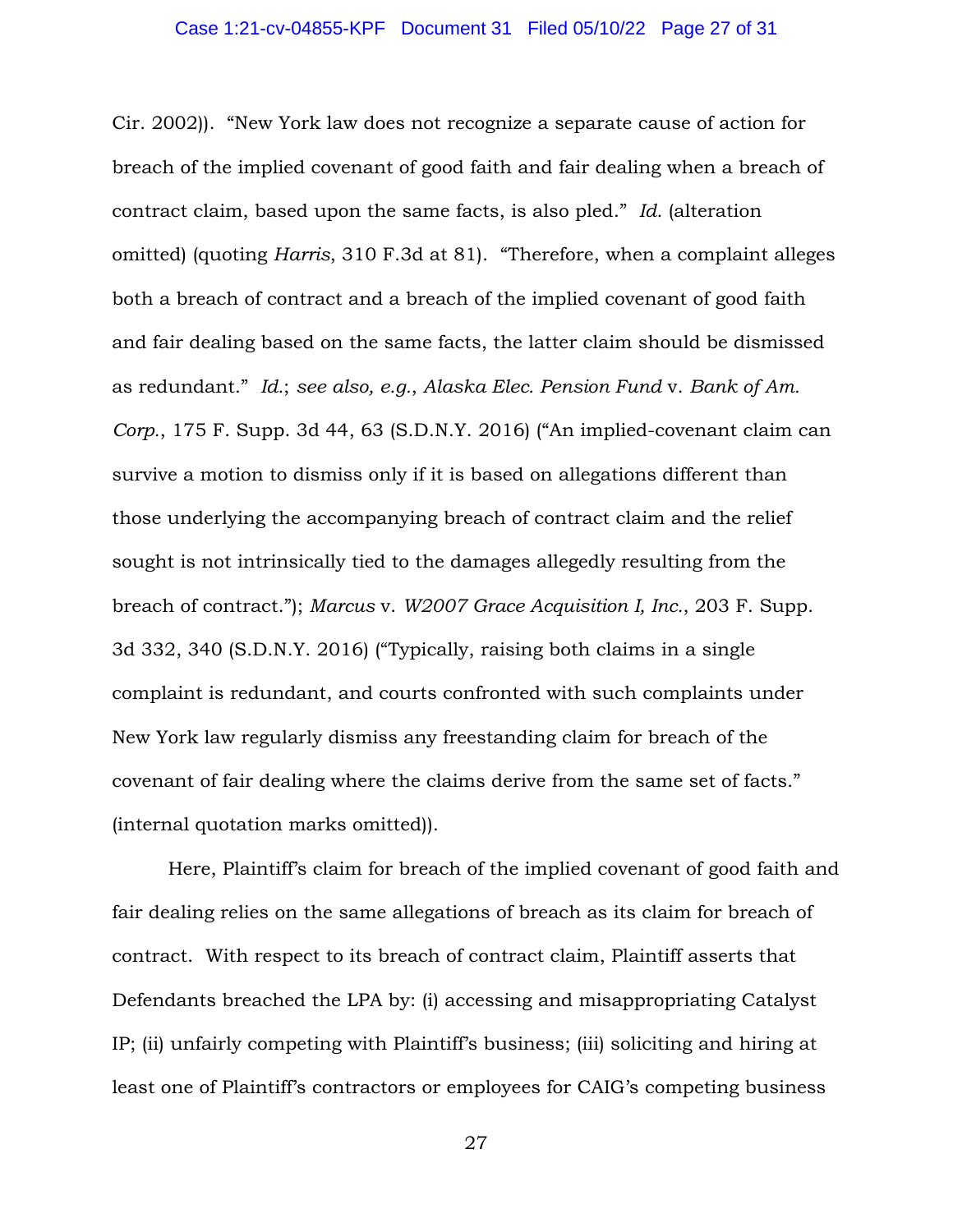#### Case 1:21-cv-04855-KPF Document 31 Filed 05/10/22 Page 28 of 31

venture; and (iv) deleting Plaintiff's intellectual property. (Am. Compl ¶¶ 134- 135). Plaintiff does not specify any additional facts to support its claim for breach of the implied covenant of good faith and fair dealing, mounting only the generalized allegation that "[b]y the conduct alleged above, [Defendants] have materially breached, and continue to materially breach their duty of good faith and fair dealing." (*Id.* at ¶ 140).

In short, because the Court has sustained Plaintiff's claim for breach of contract, it dismisses as duplicative Plaintiff's claim for breach of the implied covenant of good faith and fair dealing. *See, e.g.*, *The Najjar Grp., LLC* v. W*. 56th Hotel LLC*, No. 14 Civ. 7120 (RA), 2017 WL 819487, at \*5 (S.D.N.Y. Mar. 1, 2017) (dismissing an implied-covenant claim under New York law where claim "relies on the same facts as [plaintiff's] claim for breach of contract.); *Negrete* v. *Citibank, N.A.*, 187 F. Supp. 3d 454, 470 (S.D.N.Y. 2016) (dismissing an implied-covenant claim under New York law, where the claim "relies on no facts distinct from the breach of contract claims").

### **2. Breach of Fiduciary Duty**

Under New York law, "[t]he elements of a claim for breach of a fiduciary obligation are: (i) the existence of a fiduciary duty; (ii) a knowing breach of that duty; and (iii) damages resulting therefrom." *Johnson* v. *Nextel Commc'ns, Inc.*, 660 F.3d 131, 138 (2d Cir. 2011) (citing *Barrett* v. *Freifeld*, 883 N.Y.S.2d 305, 308 (2d Dep't 2009)). Under New York law, "[a] cause of action for breach of fiduciary duty which is merely duplicative of a breach of contract claim cannot stand." *William Kaufman Org., Ltd.* v. *Graham & James LLP*, 703 N.Y.S.2d 439,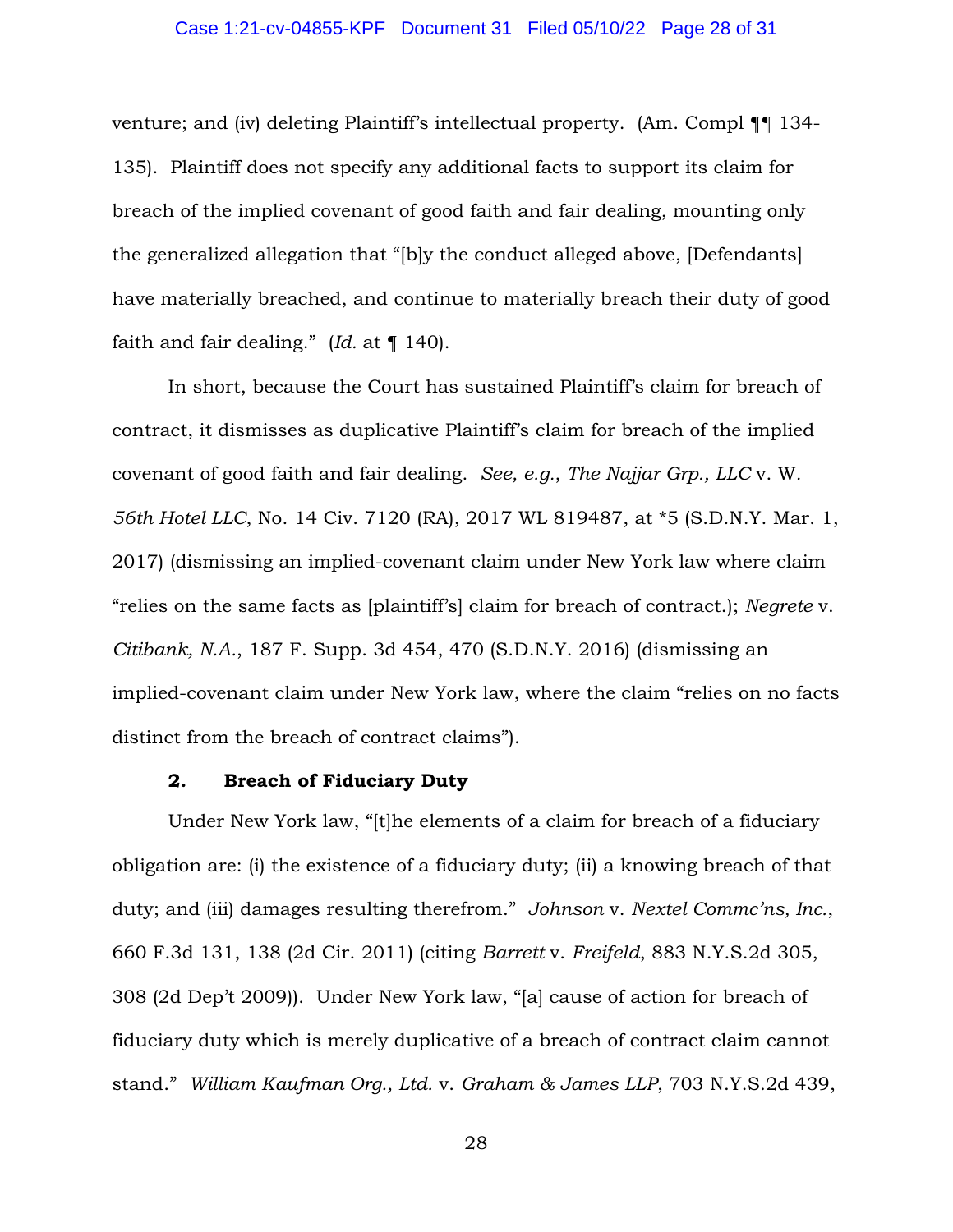#### Case 1:21-cv-04855-KPF Document 31 Filed 05/10/22 Page 29 of 31

442 (1st Dep't 2000). Breach of fiduciary duty and breach of contract claims are duplicative where they "are premised upon the same facts and seek the same damages for the alleged conduct." *N. Shipping Funds I, LLC* v. *Icon Cap. Corp.*, 921 F. Supp. 2d 94, 106 (S.D.N.Y. 2013).

Even assuming Plaintiff has alleged sufficient facts to plead the existence of a fiduciary duty between Defendants and Plaintiff by virtue of Defendants' roles as limited partners, Plaintiff's claim for breach of that duty is "based upon the same facts and theories as [its] breach of contract claim." *Brooks* v. *Key Trust Co. Nat. Ass'n*, 809 N.Y.S.2d 270, 272 (3d Dep't 2006). For instance, Plaintiff contends that Defendants breached their fiduciary duties "specifically by improperly utilizing Catalyst's Confidential Information to unfairly compete with Catalyst." (Am. Compl ¶ 146). Yet, this is precisely the same conduct that forms the basis of Plaintiff's claims for breach of the LPA. (*See id.* at ¶ 135 (alleging that Defendants "breached and continue[] to breach the Amended LPA by: … accessing and misappropriating Catalyst's Confidential Information [and] competing with Catalyst")). Moreover, Plaintiff's breach of fiduciary duty claim suffers from the same lack of specificity as Plaintiff's claim for breach of the implied covenant of good faith and fair dealing, discussed *supra*, because it fails to specify how Defendants breached any fiduciary duty to Plaintiff, separate and apart from their alleged breaches of their contractual obligations under the LPA. (*See id.* at ¶ 146 ("By the conduct alleged herein, [Defendants] have materially breached and continue to breach their fiduciary duties to [Plaintiff.]")).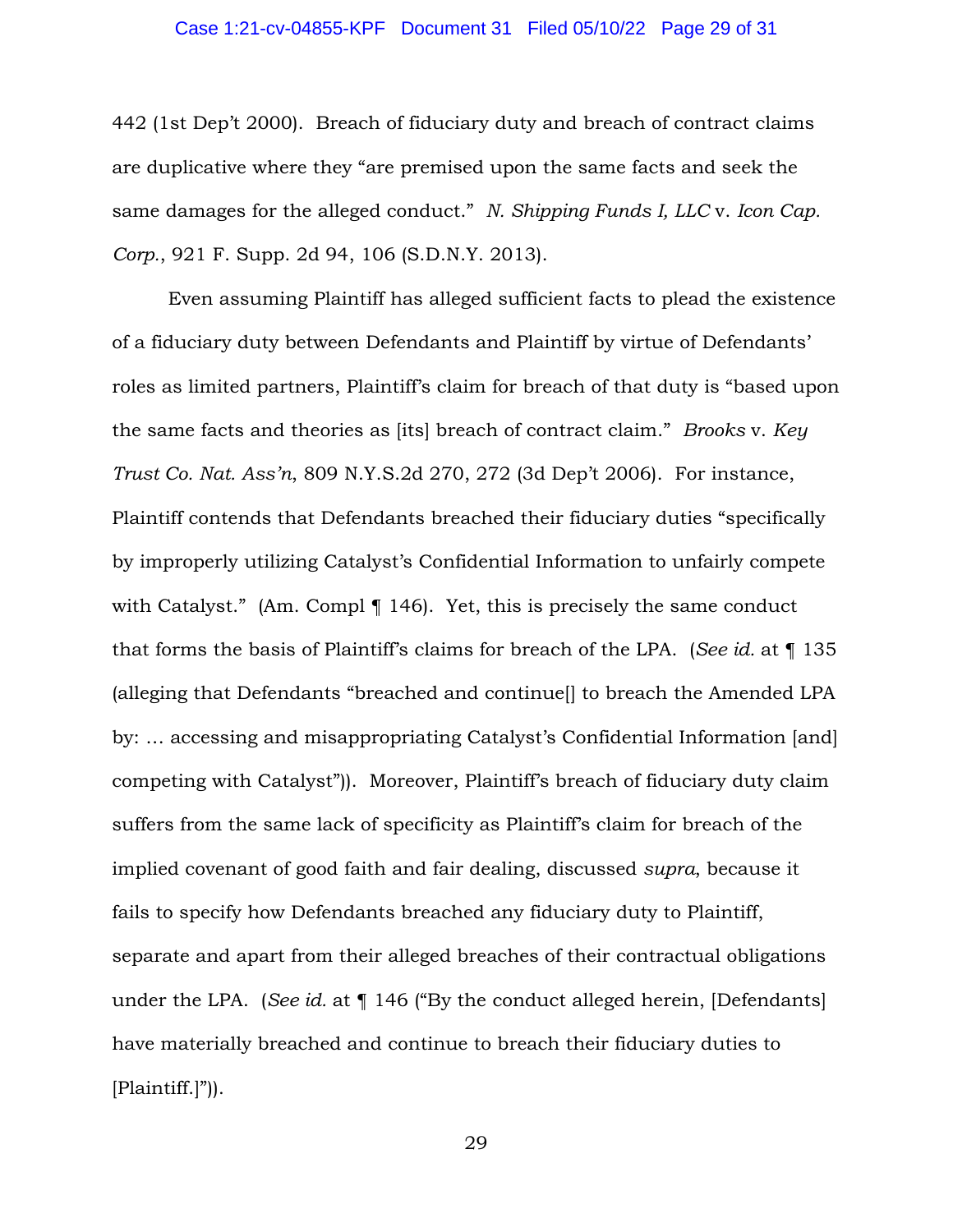Plaintiff's claim is identical in substance to its breach of contract claim and is therefore duplicative. *See, e.g., Najjar Grp.,* 2017 WL 819487, at \*5 (dismissing breach of fiduciary duty claim as duplicative where "the allegations supporting [p]laintiff's fiduciary duty claim … are 'either expressly raised in plaintiff's breach of contract claim or encompassed within the contractual relationship by the requirement implicit in all contracts of fair dealings and good faith'" (quoting *Brooks*, 809 N.Y.S.2d at 272)); *Uni-World Cap., L.P.* v. *Preferred Fragrance, Inc.*, 43 F. Supp. 3d 236, 244 (S.D.N.Y. 2014) (dismissing fiduciary duty claim as duplicative of breach of contract claim where "plaintiffs [did] not allege or point to a single fact supporting the proposed breach of fiduciary duty claim that [was] not already included in the proposed breach of contract claim").

## **CONCLUSION**

 For the foregoing reasons, Defendants' motion to dismiss is GRANTED IN PART and DENIED IN PART. Plaintiff's claims for violation of the DTSA, common law misappropriation of trade secrets, and breach of the LPA survive Defendants' motion to dismiss. By contrast, Plaintiff's claims for breach of the implied covenant of good faith and fair dealing and breach of fiduciary duty are dismissed as duplicative of Plaintiff's breach of contract claim.

 Defendants are ordered to file an Answer to the Complaint by May 24, 2022. The parties are further ordered to file a joint status letter and proposed case management plan by June 7, 2022.